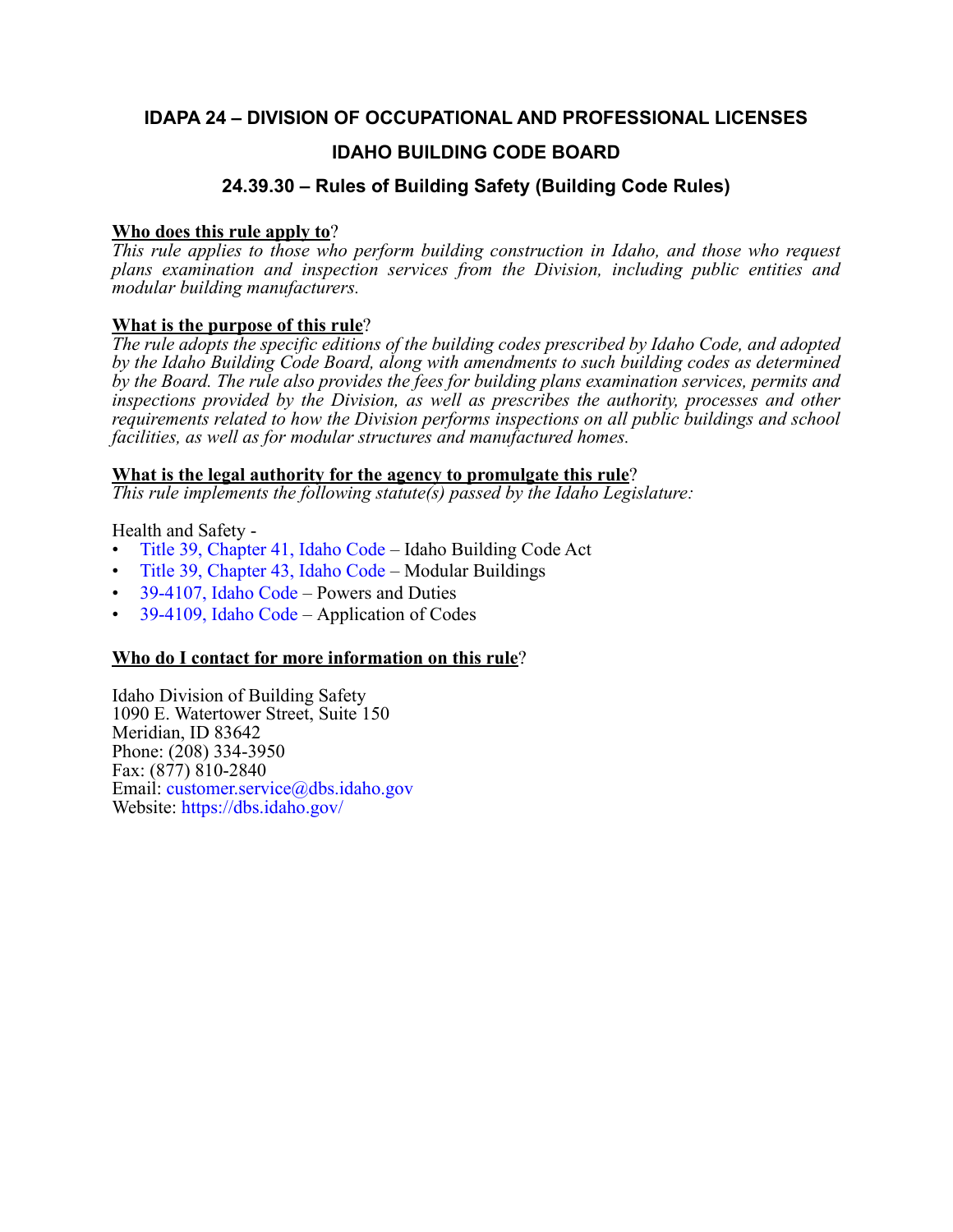# **Table of Contents**

| 24.39.30 – Rules of Building Safety (Building Code Rules)             |  |
|-----------------------------------------------------------------------|--|
|                                                                       |  |
|                                                                       |  |
|                                                                       |  |
|                                                                       |  |
|                                                                       |  |
|                                                                       |  |
|                                                                       |  |
|                                                                       |  |
|                                                                       |  |
|                                                                       |  |
|                                                                       |  |
|                                                                       |  |
|                                                                       |  |
| 034. Removal Of Orders And Notices; Sale, Rent, Lease Or Occupancy Of |  |
|                                                                       |  |
|                                                                       |  |
|                                                                       |  |
| 038. Integrated Design And Fundamental Commissioning Of Public        |  |
|                                                                       |  |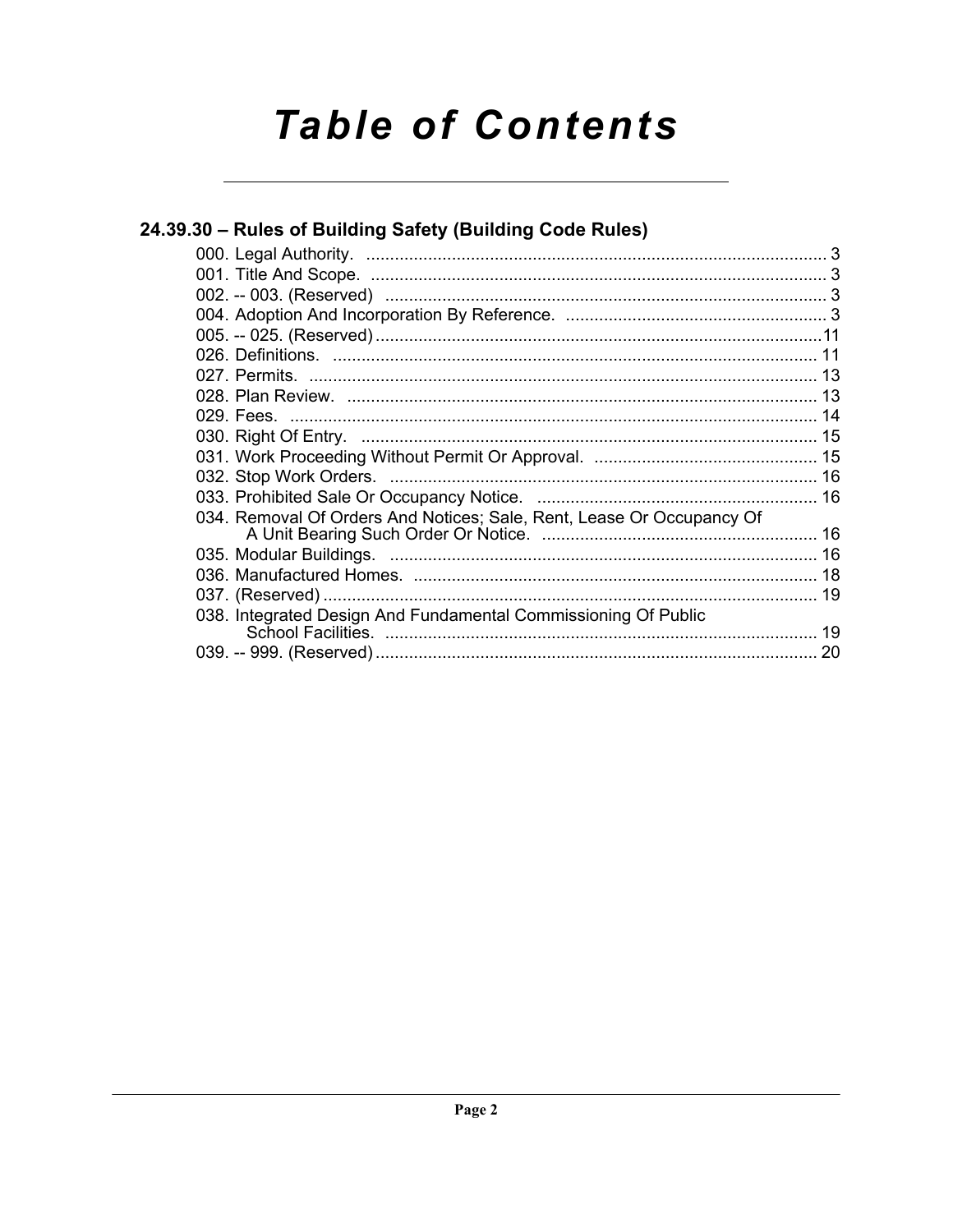#### **24.39.30 – RULES OF BUILDING SAFETY (BUILDING CODE RULES)**

#### <span id="page-2-6"></span><span id="page-2-1"></span><span id="page-2-0"></span>**000. LEGAL AUTHORITY.**

The Idaho Building Code Board of the Division of Building Safety is authorized under Section 39-4107, Idaho Code, to promulgate rules concerning the enforcement and administration of the Idaho Building Code Act. (3-20-20)T

#### <span id="page-2-2"></span>**001. TITLE AND SCOPE.**

<span id="page-2-7"></span>**01. Title**. These rules are titled IDAPA 24.39.30, "Rules of Building Safety (Building Code Rules)."  $(3-20-20)T$ 

**02. Scope**. These rules prescribe the criteria for enforcement and administration of the Idaho Building Code Act by the Idaho Building Code Board and the Division of Building Safety. (3-20-20)T

#### <span id="page-2-3"></span>**002. -- 003. (RESERVED)**

#### <span id="page-2-5"></span><span id="page-2-4"></span>**004. ADOPTION AND INCORPORATION BY REFERENCE.**

Under the provisions of Section 39-4109, Idaho Code, the codes enumerated in this section are hereby adopted and incorporated by reference into IDAPA 24.39.30, "Rules of Building Safety (Building Code Rules)," Division of Building Safety. Pursuant to Section 39-4109, Idaho Code, the effective date of any edition of the codes adopted in this Section, or any amendments identified thereto, shall be January 1 of the succeeding year following legislative approval of the rulemaking establishing the edition or amendment. Copies of these documents may be reviewed at the office of the Division of Building Safety. The referenced codes may be obtained from International Code Council, 5360 Workman Mill Road, Whittier, California 90601-2298 or the International Code Council at [http://](http://www.iccsafe.org) [www.iccsafe.org.](http://www.iccsafe.org)

**01. International Building Code**. 2018 Edition with the following amendments: (3-20-20)T

**a.** Delete Section 305.2.3 and replace with the following: 305.2.3 Twelve (12) or fewer children in a dwelling unit. A facility such as the above within a dwelling unit and having twelve (12) or fewer children receiving such day care shall be classified as a Group R-3 occupancy or shall comply with the International Residential Code.  $(3-20-20)T$ 

**b.** Delete Section 308.2.4 and replace with the following: 308.2.4 Five (5) or fewer persons receiving custodial care. A facility with five (5) or fewer persons receiving custodial care shall be classified as a Group R-3 occupancy or shall comply with the International Residential Code. (3-20-20)T

**c.** Delete Section 308.3.2 and replace with the following: 308.3.2 Five (5) or fewer persons receiving medical care. A facility with five (5) or fewer persons receiving medical care shall be classified as a Group R-3 occupancy.  $(3-20-20)T$ 

**d.** Delete Section 308.5.4 and replace with the following: 308.5.4 Persons receiving care in a dwelling unit. A facility such as the above within a dwelling unit and having twelve (12) or fewer children receiving day care or having five (5) or fewer persons receiving custodial care shall be classified as a Group R-3 occupancy or shall comply with the International Residential Code.

**e.** Delete Section 310.4 and replace with the following: 310.4 Residential Group R-3. Residential Group R-3 occupancies where the occupants are primarily permanent in nature and not classified as Group R-1, R-2, R-4, E or I, including:1. Buildings that do not contain more than two (2) dwelling units. 2. Care facilities that provide accommodations for five (5) or fewer persons receiving personal care, custodial care or medical care. 3. Congregate living facilities (nontransient) with sixteen (16) or fewer occupants, including boarding houses (nontransient), convents, dormitories, fraternities and sororities, and monasteries. 4. Congregate living facilities (transient) with ten (10) or fewer occupants, including boarding houses (transient). 5. Dwelling units providing day care for twelve (12) or fewer children. 6. Lodging houses (transient) with five (5) or fewer guest rooms and ten (10) or fewer occupants.  $(3-20-20)T$ 

**f.** Delete Section 310.4.1 and replace with the following: 310.4.1 Care facilities within a dwelling. Care facilities for twelve (12) or fewer children receiving day care or for five (5) or fewer persons receiving personal care or custodial care that are within a one- or two-family dwelling are permitted to comply with the International<br>Residential Code. (3-20-20)T Residential Code.

g. Delete footnote <sup>e</sup> under Table 2902.1 Minimum Number of Required Plumbing Fixtures and replace with the following:  $\epsilon$  For business occupancies, excluding restaurants, and mercantile occupancies with an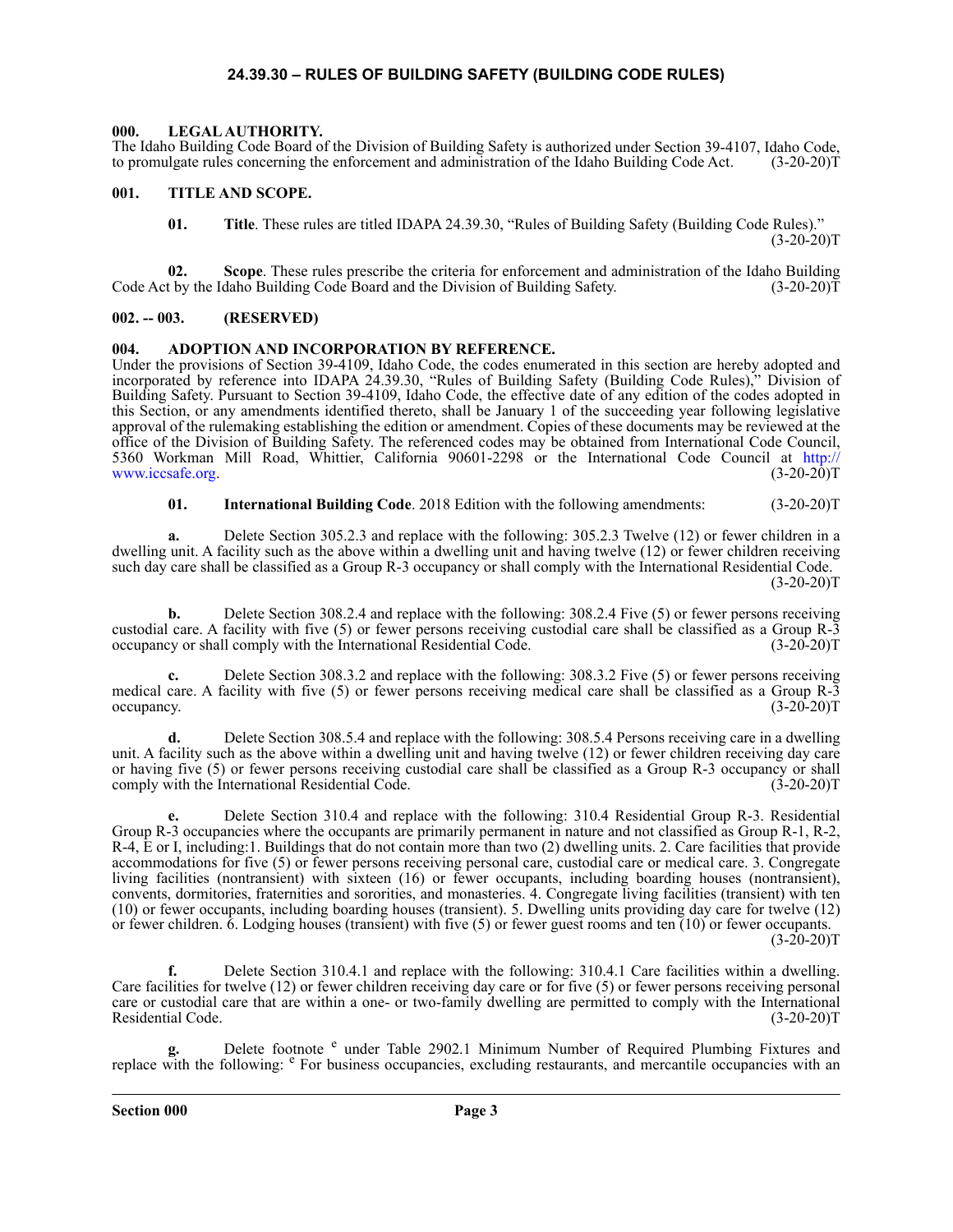occupant load of thirty (30) or fewer, service sinks shall not be required. (3-20-20)T

**h.** Delete footnote <sup>f</sup> from Table 2902.1 Minimum Number of Required Plumbing Fixtures, add footnote <sup>f</sup> in the header row of the column in Table 2902.1 labeled "Drinking Fountains," and delete footnote <sup>f</sup> under Table 2902.1 and replace with the following: <sup>f</sup> Drinking fountains are not required for an occupant load of thirty (30) or fewer.  $(3-20-20)T$ 

**i.** Delete Section 3113.1 and replace with the following: 3113.1 General. The provisions of this Section shall apply to relocatable buildings. Relocatable buildings manufactured after the effective date of this code shall comply with the applicable provisions of this code; title 39, chapter 43, Idaho Code; and IDAPA 24.39.31.<br>Exception: This Section shall not apply to manufactured housing used as dwellings. (3-20-20)T Exception: This Section shall not apply to manufactured housing used as dwellings.

**02. International Residential Code**. 2018 Edition with the following amendments: (3-20-20)T

**a.** Delete the exception under Section R101.2 Scope, and replace with the following: Exception: The following shall also be permitted to be constructed in accordance with this code: 1. Owner-occupied lodging houses with five (5) or fewer guestrooms and ten (10) or fewer total occupants. 2. A care facility with five  $(5)$  or fewer persons receiving custodial care within a dwelling unit or single-family dwelling. 3. A care facility for five (5) or fewer persons receiving personal care that are within a dwelling unit or single-family dwelling. 4. A care facility with twelve (12) or fewer children receiving day care within a dwelling unit or single-family dwelling.

**b.** Delete Section R104.10.1 Flood hazard areas. (3-20-20)T

**c.** Delete item number 7 under the "Building" subheading of Section R105.2 Work exempt from permit, and replace with the following: 7. Prefabricated swimming pools that are not greater than four (4) feet (one thousand, two hundred nineteen (1219) mm) deep. (3-20-20) thousand, two hundred nineteen  $(1219)$  mm) deep.

**d.** Add the following as item number 11 under the "Building" subheading of Section R105.2 Work<br>
rom permit: 11. Flag poles. (3-20-20)T exempt from permit: 11. Flag poles.

**e.** Delete Section R109.1.3 and replace with the following: R109.1.3 Floodplain inspections. For construction in areas prone to flooding as established by Table R301.2(1), upon placement of the lowest floor, including basement, the building official is authorized to require submission of documentation of the elevation of the lowest floor, including basement, required in Section R322. (3-20-20)T

- **f.** Delete Section R301.2.1.2 Protection of Openings. (3-20-20)T
- **g.** Delete Table R302.1(1) and replace with the following:

#### **TABLE R302.1(1) - EXTERIOR WALLS**

|       | <b>EXTERIOR WALL ELEMENT</b> | <b>MINIMUM FIRE-RESISTANCE</b><br><b>RATING</b>                                                                                                          | <b>MINIMUM FIRE</b><br><b>SEPARATION</b><br><b>DISTANCE</b> |
|-------|------------------------------|----------------------------------------------------------------------------------------------------------------------------------------------------------|-------------------------------------------------------------|
| Walls | Fire-resistance rated        | 1 hour-tested in accordance<br>with ASTM E 119, UL263, or<br>Section 703.3 of the International<br><b>Building Code with exposure</b><br>from both sides | $<$ 3 feet                                                  |
|       | Not fire-resistance rated    | 0 hours                                                                                                                                                  | $\geq$ 3 feet                                               |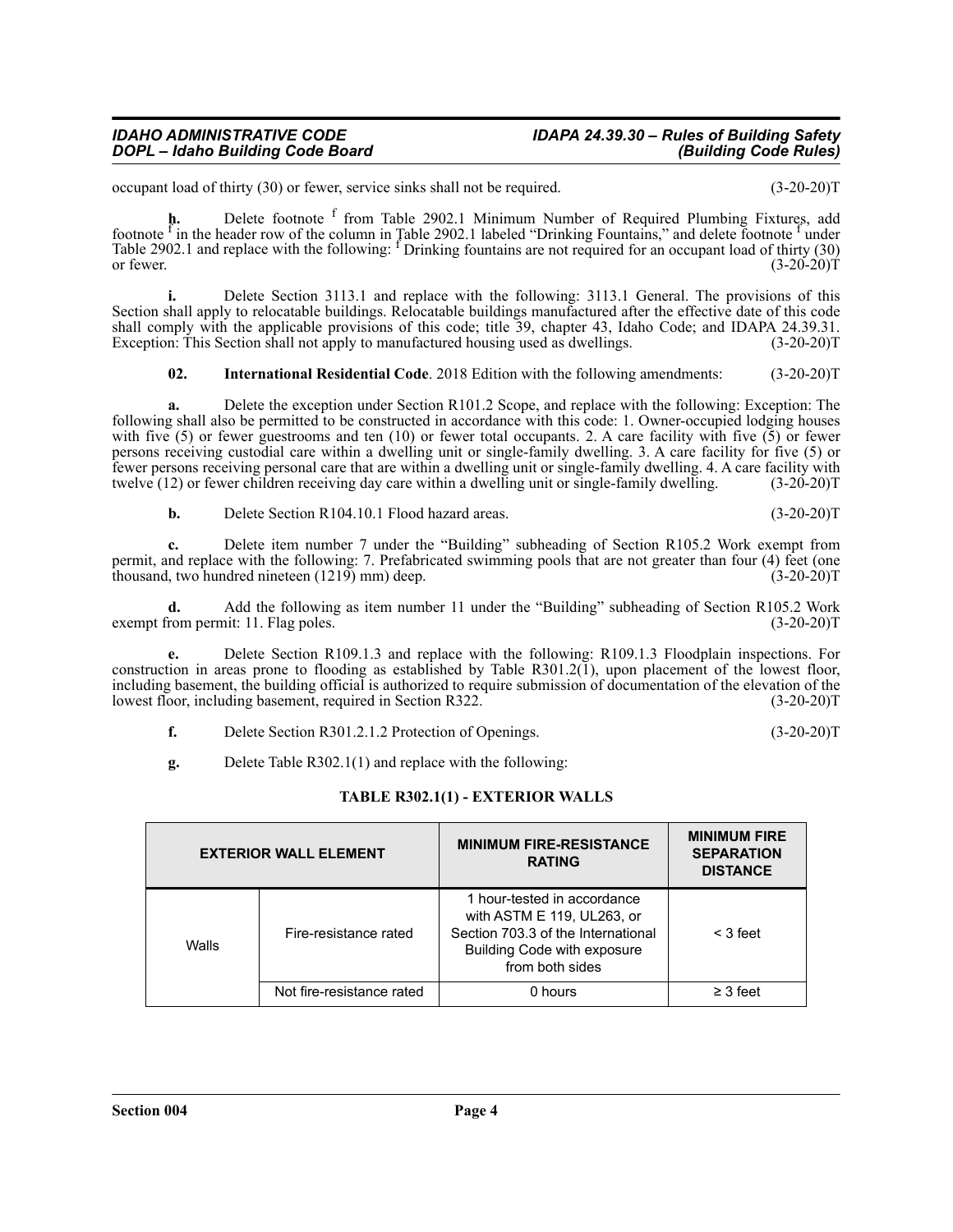## *IDAHO ADMINISTRATIVE CODE IDAPA 24.39.30 – Rules of Building Safety*

|              | <b>EXTERIOR WALL ELEMENT</b> | <b>MINIMUM FIRE-RESISTANCE</b><br><b>RATING</b>                                               | <b>MINIMUM FIRE</b><br><b>SEPARATION</b><br><b>DISTANCE</b> |
|--------------|------------------------------|-----------------------------------------------------------------------------------------------|-------------------------------------------------------------|
| Projections  | Fire-resistance rated        | 1 hour on the underside, or<br>heavy timber, or fire<br>retardant-treated wood <sup>a,b</sup> | $\geq$ 2 feet to $\leq$ 3 feet                              |
|              | Not fire-resistance rated    | 0 hours                                                                                       | $\geq$ 3 feet                                               |
| Openings     | Not allowed                  | N/A                                                                                           | $<$ 3 feet                                                  |
| <i>in</i>    | 25% maximum of wall area     | 0 hours                                                                                       | $\geq$ 3 feet to $\leq$ 5 feet                              |
| Walls        | Unlimited                    | 0 hours                                                                                       | 5 feet                                                      |
| Penetrations | All                          | Comply with Section R302.4                                                                    | $<$ 3 feet                                                  |
|              |                              | None required                                                                                 | $\geq$ 3 feet                                               |

For SI: 1 foot  $=$  304.8 mm.

 $N/A = Not$  Applicable

<sup>a</sup> The fire-resistance rating shall be permitted to be reduced to zero (0) hours on the underside of the eave overhang if fireblocking is provided from the wall top plate to the underside of the roof sheathing.<br><sup>b</sup> The fire-resistance rating shall be permitted to be reduced to zero (0) hours on the underside of the rake

overhang where gable vent openings are not installed. (3-20-20)T

**h.** Delete Section R302.13 Fire protection of floors. (3-20-20)T

**i.** Delete Section R303.4 and replace with the following: R303.4 Mechanical Ventilation. Dwelling units shall be provided with whole-house mechanical ventilation in accordance with Section M1505.4.  $(3\n-20\n-20)\bar{T}$ 

**j.** Delete the exception under Section R313.1 Townhouse automatic fire sprinkler systems, and replace with the following: Exception: Automatic residential fire sprinkler systems shall not be required in townhouses where either two (2) one (1)-hour fire-resistance-rated walls or a common two (2)-hour fire-resistance rated wall, as specified in item number 2 of Section R302.2.2 is installed between dwelling units or when additions or alterations are made to existing townhouses that do not have an automatic residential fire sprinkler system installed.  $(3-20-20)T$ 

**k.** Delete Section R313.2 One- and two-family dwellings automatic fire sprinkler systems.(3-20-20)T

**l.** Delete the exceptions under Section R314.2.2 Alterations, repairs and additions, and replace with the following: Exceptions: 1. Work involving the exterior surfaces of dwellings, such as, but not limited to, replacement of roofing or siding, or the addition or replacement of windows or doors, or the addition of a porch or deck or electrical permits, are exempt from the requirements of this section. 2. Installation, alteration or repairs of plumbing or mechanical systems are exempt from the requirements of this section. (3-20-20)T

**m.** Delete the exceptions under Section R315.2.2 Alterations, repairs and additions, and replace with the following: Exceptions: 1. Work involving the exterior surfaces of dwellings, such as, but not limited to, replacement of roofing or siding, or the addition or replacement of windows or doors, or the addition of a porch or deck or electrical permits, are exempt from the requirements of this section. 2. Installation, alteration or repairs of noncombustion plumbing or mechanical systems are exempt from the requirements of this section. (3-20-2 noncombustion plumbing or mechanical systems are exempt from the requirements of this section.

**n.** Delete Section R322.1.10 As-built elevation documentation. (3-20-20)T

**o.** Delete Section R322.2.1 and replace with the following: R322.2.1 Elevation requirements. 1. Buildings and structures in flood hazard areas, including flood hazard areas designated as Coastal A Zones, shall have the lowest floors elevated to or above the base flood elevation. 2. In areas of shallow flooding (AO Zones), buildings and structures shall have the lowest floors (including basement) elevated to a height above the highest adjacent grade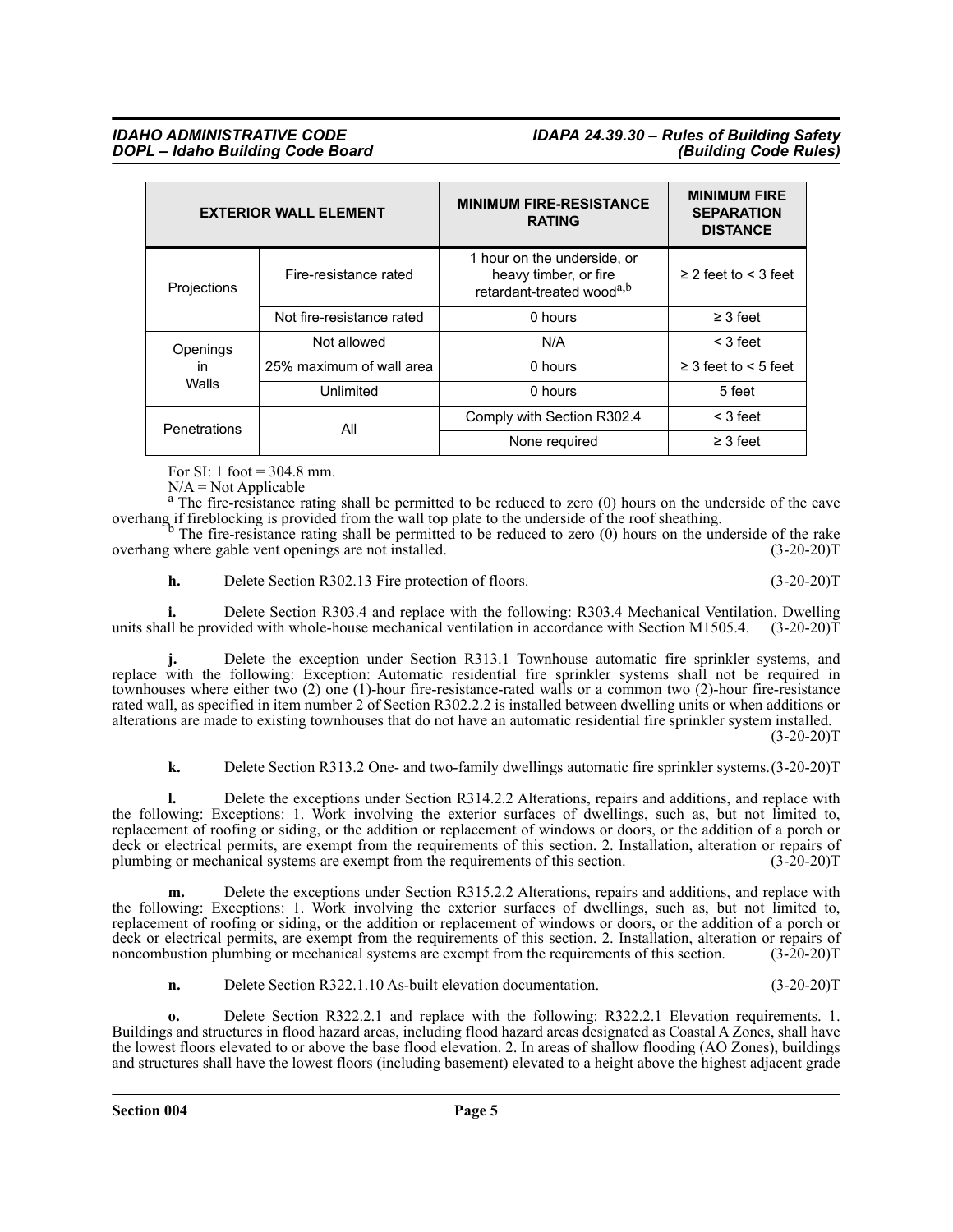## *IDAHO ADMINISTRATIVE CODE IDAPA 24.39.30 – Rules of Building Safety*

of not less than the depth number specified in feet (mm) on the FIRM, or not less than two (2) feet (610 mm) if a depth number is not specified. 3. Basement floors that are below grade on all sides shall be elevated to or above base flood elevation. Exception: Enclosed areas below the design flood elevation, including basements with floors that are not below grade on all sides, shall meet the requirements of Section R322.2.2. (3-20-20)T

**p.** Delete subparagraph 2.1 of Section R322.2.2 Enclosed area below design flood elevation, and replace with the following: 2.1. The total net area of all openings shall be at least one (1) square inch (645 mm2) for each square foot (0.093 m2) of enclosed area, or the opening shall be designed and the construction documents shall include a statement that the design and installation of the openings will provide for equalization of hydrostatic flood forces on exterior walls by allowing the automatic entry and exit of floodwaters. (3-20-20)T

**q.** Delete Tables R403 Minimum Depth (D) and Width (W) of Crushed Stone Footings (inches), R403.1(1) Minimum Width and Thickness for Concrete Footings for Light-Frame Construction (inches), R403.1(2) Minimum Width and Thickness for Concrete Footings for Light-Frame Construction and Brick Veneer (inches), and R403.1(3) Minimum Width and Thickness for Concrete Footings with Cast-In-Place or Fully Grouted Masonry Wall Construction (inches). (3-20-20) Construction (inches).

**r.** Add the following as Table R403.1:

#### **TABLE R403.1 MINIMUM WIDTH OF CONCRETE, PRECAST, OR MASONRY FOOTINGS (inches)** a

|                                                                        | <b>LOAD-BEARING VALUE OF SOIL (psf)</b> |                 |                   |                 |  |  |  |  |  |  |  |
|------------------------------------------------------------------------|-----------------------------------------|-----------------|-------------------|-----------------|--|--|--|--|--|--|--|
|                                                                        | 1,500                                   | 2,000           | ≥ 4,000           |                 |  |  |  |  |  |  |  |
| <b>Conventional light-frame construction</b>                           |                                         |                 |                   |                 |  |  |  |  |  |  |  |
| 1-Story                                                                | 12                                      | 12              | 12 <sup>°</sup>   | 12 <sup>°</sup> |  |  |  |  |  |  |  |
| 2-Story                                                                | 15                                      | 12              | 12                | 12 <sup>2</sup> |  |  |  |  |  |  |  |
| 3-Story                                                                | 23                                      | 17              | 12                | 12              |  |  |  |  |  |  |  |
| 4-inch brick veneer over light frame or 8-inch hollow concrete masonry |                                         |                 |                   |                 |  |  |  |  |  |  |  |
| 1-Story                                                                | 12                                      | 12 <sup>2</sup> | $12 \overline{ }$ | 12 <sup>2</sup> |  |  |  |  |  |  |  |
| 2-Story                                                                | 21                                      | 16              | 12                | 12              |  |  |  |  |  |  |  |
| 3-Story                                                                | 32                                      | 24              | 16                | 12 <sup>2</sup> |  |  |  |  |  |  |  |
| 8-inch solid or fully grouted masonry                                  |                                         |                 |                   |                 |  |  |  |  |  |  |  |
| 1-Story                                                                | 16                                      | 12              | $12 \overline{ }$ | 12              |  |  |  |  |  |  |  |
| 2-Story                                                                | 29                                      | 21              | 14                | 12              |  |  |  |  |  |  |  |
| 3-Story                                                                | 42                                      | 32<br>21<br>16  |                   |                 |  |  |  |  |  |  |  |

For SI: 1 inch = 25.4 mm, 1 pound per square foot =  $0.0479$  kPa.

<sup>a</sup>Where minimum footing width is twelve (12) inches, use of a single wythe of solid or fully grouted twelve (12)-inch nominal concrete masonry units is permitted. nominal concrete masonry units is permitted.

**s.** Delete Section R403.1.1 and replace with the following: R403.1.1 Minimum size. Minimum sizes for concrete and masonry footings shall be as set forth in Table R403.1 and Figure R403.1(1). The footing width (W) shall be based on the load bearing value of the soil in accordance with Table R401.4.1. Spread footings shall be at least six (6) inches in thickness (T). Footing projections (P) shall be at least two (2) inches and shall not exceed the thickness of the footing. The size of footings supporting piers and columns shall be based on the tributary load and allowable soil pressure in accordance with Table R401.4.1. Footings for wood foundations shall be in accordance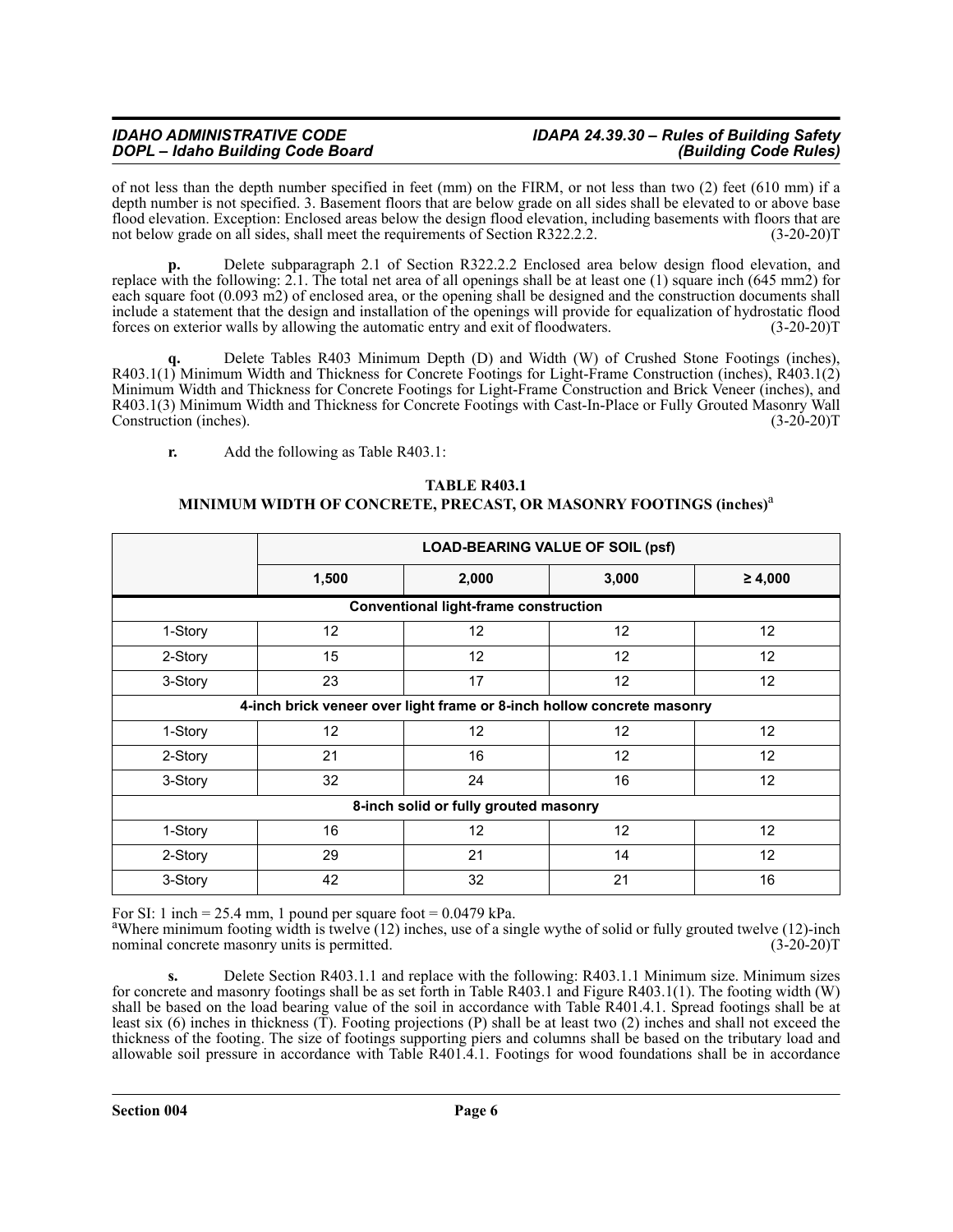### *IDAHO ADMINISTRATIVE CODE IDAPA 24.39.30 – Rules of Building Safety*

with the details set forth in Section R403.2 and Figures R403.1(2) and R403.1(3).  $(3-20-20)T$ 

**t.** Delete Section R602.10 and replace with the following: R602.10 Wall bracing. Buildings shall be braced in accordance with this Section or, when applicable Section R602.12, or the most current edition of APA System Report SR-102 as an alternate method. Where a building, or portion thereof, does not comply with one (1) or more of the bracing requirements in this Section, those portions shall be designed and constructed in accordance with Section R301.1. (3-20-20) Section R301.1.

**03.** International Existing Building Code. 2018 Edition. (3-20-20)T

#### **04. International Energy Conservation Code**. 2018 Edition with the following amendments:

 $(3-20-20)T$ 

**a.** Add the following as Section C101.5.2: C101.5.2 Industrial, electronic, and manufacturing equipment. Buildings or portions thereof that are heated or cooled exclusively to maintain the required operating temperature of industrial, electronic, or manufacturing equipment shall be exempt from the provisions of this code. Such buildings or portions thereof shall be separated from connected conditioned space by building thermal envelope assemblies complying with this code.  $(3-20-20)T$ 

Add the following as an exception under Section C402.5 Air leakage—thermal envelope (Mandatory): Exception: For buildings having over fifty thousand (50,000) square feet of conditioned floor area, air leakage testing shall be permitted to be conducted on less than the whole building, provided the following portions of the building are tested and their measured air leakage is area-weighted by the surface areas of the building envelope: 1. The entire floor area of all stories that have any spaces directly under a roof. 2.The entire floor area of all stories that have a building entrance or loading dock. 3. Representative above-grade wall sections of the building totaling at least twenty-five percent (25%) of the above-grade wall area enclosing the remaining conditioned space. Floor area tested under subparagraphs 1. or 2. of this exception shall not be included in the twenty-five percent (25%) of above-<br>grade wall sections tested under this subparagraph. (3-20-20) grade wall sections tested under this subparagraph.

**c.** Add the following as exception number 7 under Section C403.5 Economizers (Prescriptive): 7. Unusual outdoor air contaminate conditions – Systems where special outside air filtration and treatment for the reduction and treatment of unusual outdoor contaminants, makes an air economizer infeasible. (3-20-20)T

| <b>TABLE C404.5.1</b><br>PIPING VOLUME AND MAXIMUM PIPING LENGTHS |                                    |                                     |                                         |  |  |  |  |  |  |
|-------------------------------------------------------------------|------------------------------------|-------------------------------------|-----------------------------------------|--|--|--|--|--|--|
| <b>NOMINAL</b>                                                    | <b>VOLUME</b>                      | <b>MAXIMUM PIPING LENGTH (feet)</b> |                                         |  |  |  |  |  |  |
| <b>PIPE SIZE</b><br>(inches)                                      | (liquid ounces<br>per foot length) | <b>Public lavatory faucets</b>      | <b>Other fixtures</b><br>and appliances |  |  |  |  |  |  |
| 1/4                                                               | 0.33                               | 31                                  | 50                                      |  |  |  |  |  |  |
| 5/16                                                              | 0.5                                | N/A - non-standard size             | 50                                      |  |  |  |  |  |  |
| 3/8                                                               | 0.75                               | 17                                  | 50                                      |  |  |  |  |  |  |
| 1/2                                                               | 1.5                                | 10                                  | 43                                      |  |  |  |  |  |  |

**d.** Delete Table C404.5.1 and replace with the following: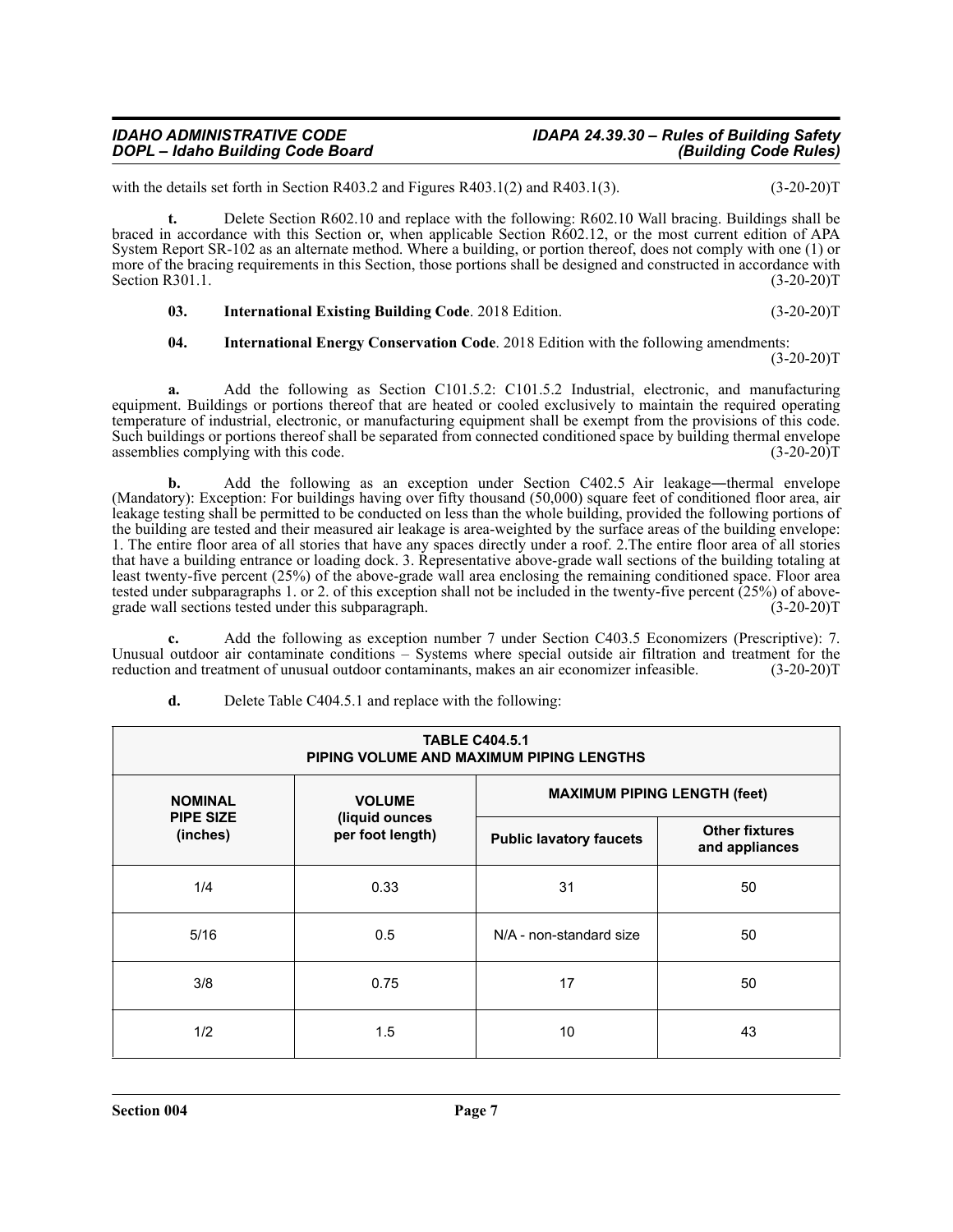| <b>TABLE C404.5.1</b><br>PIPING VOLUME AND MAXIMUM PIPING LENGTHS |                                    |                                         |    |  |  |  |  |  |  |
|-------------------------------------------------------------------|------------------------------------|-----------------------------------------|----|--|--|--|--|--|--|
| <b>NOMINAL</b>                                                    | <b>VOLUME</b>                      | <b>MAXIMUM PIPING LENGTH (feet)</b>     |    |  |  |  |  |  |  |
| <b>PIPE SIZE</b><br>(inches)                                      | (liquid ounces<br>per foot length) | <b>Other fixtures</b><br>and appliances |    |  |  |  |  |  |  |
| 5/8                                                               | $\overline{c}$                     | $\overline{7}$                          | 32 |  |  |  |  |  |  |
| 3/4                                                               | 3                                  | 5                                       | 21 |  |  |  |  |  |  |
| 7/8                                                               | 4                                  | N/A - non-standard size                 | 16 |  |  |  |  |  |  |
| 1                                                                 | 5                                  | 3                                       | 13 |  |  |  |  |  |  |
| 11/4                                                              | 8                                  | $\overline{2}$                          | 8  |  |  |  |  |  |  |
| 11/2                                                              | 11                                 | 1                                       | 6  |  |  |  |  |  |  |
| 2 or larger                                                       | 18                                 | 1                                       | 4  |  |  |  |  |  |  |

For SI: 1 inch = 25.4 mm; 1 foot = 304.8 mm; 1 liquid ounce = 0.030 L; 1 gallon = 128 ounces. (3-20-20)T

e**.** Delete the rows in Table R402.1.2 for climate zones "5 and Marine 4" and "6" and replace with the following:

| <b>TABLE R402.1.2</b><br>INSULATION AND FENESTRATION REQUIREMENTS BY COMPONENT <sup>a</sup> |                                              |                                          |                                                                                                                          |    |                                             |                                |                                                        |                                                          |                                                   |       |
|---------------------------------------------------------------------------------------------|----------------------------------------------|------------------------------------------|--------------------------------------------------------------------------------------------------------------------------|----|---------------------------------------------|--------------------------------|--------------------------------------------------------|----------------------------------------------------------|---------------------------------------------------|-------|
| <b>Climate</b><br>Zone                                                                      | <b>Fenestration</b><br>U-Factor <sup>b</sup> | <b>Skylight</b> <sup>b</sup><br>U-factor | Wood<br>Glazed<br><b>Ceiling</b><br><b>Frame</b><br>Fenestration<br><b>R-Value</b><br>Wall<br>SHGCb, e<br><b>R-Value</b> |    | <b>Mass Wall</b><br>$R$ -Value <sup>1</sup> | <b>Floor</b><br><b>R-Value</b> | <b>Basement</b> <sup>c</sup><br>Wall<br><b>R-Value</b> | Slab <sup>d</sup><br><b>R-Value</b><br>&<br><b>Depth</b> | Crawlspace <sup>c</sup><br>Wall<br><b>R-Value</b> |       |
| 5                                                                                           | 0.32                                         | 0.55                                     | <b>NR</b>                                                                                                                | 38 | $20$ or<br>$13 + 5^h$                       | 13/17                          | 30 <sup>g</sup>                                        | 15/19                                                    | $10, 2$ ft                                        | 15/19 |
| 6                                                                                           | 0.30                                         | 0.55                                     | <b>NR</b>                                                                                                                | 49 | $22$ or<br>$13 + 5^h$                       | 15/20                          | 30 <sup>g</sup>                                        | 15/19                                                    | 10, 4 ft                                          | 15/19 |

 $(3-20-20)T$ 

**f.** Add the following as footnote  $\frac{k}{ }$  to the title of Table R402.1.2 - Insulation and Fenestration Requirements by Component: <sup>k.</sup> For residential log home building thermal envelope construction requirements see Section R402.6.  $(3-20-20)T$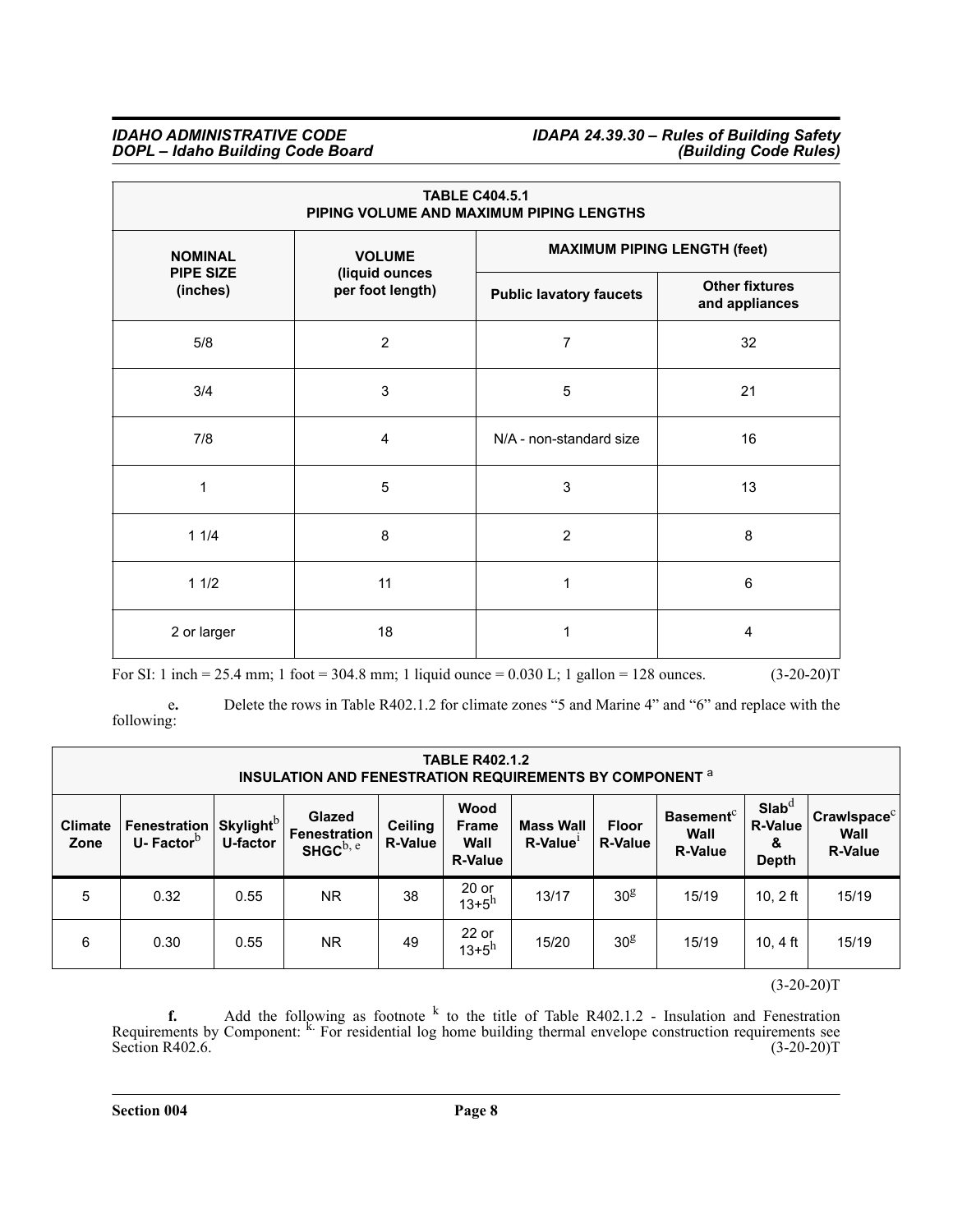## *IDAHO ADMINISTRATIVE CODE IDAPA 24.39.30 – Rules of Building Safety*

**g.** Delete the rows in Table R402.1.4 for climate zones "5 and Marine 4" and "6" and replace with the following:

| <b>TABLE R402.1.4</b><br><b>EQUIVALENT U-FACTORS a</b> |                                                                                              |      |                               |                                  |                          |                                     |                                       |       |  |  |
|--------------------------------------------------------|----------------------------------------------------------------------------------------------|------|-------------------------------|----------------------------------|--------------------------|-------------------------------------|---------------------------------------|-------|--|--|
| <b>Climate</b><br>Zone                                 | <b>Ceiling</b><br><b>Fenestration</b><br><b>Skylight</b><br>U-factor<br>U-factor<br>U-factor |      | <b>Frame Wall</b><br>U-factor | <b>Mass Wall</b><br>U-factor $5$ | <b>Floor</b><br>U-factor | <b>Basement</b><br>Wall<br>U-factor | <b>Crawlspace</b><br>Wall<br>U-factor |       |  |  |
| 5                                                      | 0.32                                                                                         | 0.55 | 0.030                         | 0.060                            | 0.082                    | 0.033                               | 0.050                                 | 0.055 |  |  |
| 6                                                      | 0.30                                                                                         | 0.55 | 0.026                         | 0.057                            | 0.060                    | 0.033                               | 0.050                                 | 0.055 |  |  |

 $(3-20-20)T$ 

**h.** Delete Section R402.4.1 and replace with the following: R402.4.1 Building thermal envelope. 1. Until June 30, 2021, the building thermal envelope shall comply with Sections R402.4.1.1 (Installation) and either Section R402.4.1.2 (Testing) or Section R402.4.1.3 (Visual inspection). 2. Effective July 1, 2021, the building thermal envelope of a minimum of twenty percent (20%) of all new single-family homes constructed by each builder shall comply with Section R402.4.1.1 (Installation) and Section R402.4.1.2 (Testing). The authority having jurisdiction may: 2.1. Determine how to enforce this requirement, starting with the fifth house and continuing with each subsequent fifth house. 2.2. Waive this requirement if significant testing indicates the five (5) air changes per hour (ACH) requirement is consistently being met or exceeded (resulting in a lower ACH). 2.3. Grant exceptions to this requirement in rural areas where testing equipment is not available or cost effective. 3. Effective July 1, 2021, the building thermal envelope of eighty percent (80%) of all new single-family homes constructed by each builder shall comply with Section R402.4.1.1 (Installation) and either Section R402.4.1.2 (Testing) or Section R402.4.1.3 (Visual inspection). 4. The sealing methods between dissimilar materials shall allow for differential expansion and contraction. (3-20-20)T contraction. (3-20-20)T

**i.** Delete Section R402.4.1.1 and replace with the following: R402.4.1.1 Installation. The components of the building thermal envelope as listed in Table R402.4.1.1 shall be installed in accordance with the manufacturer's instructions and the criteria listed in Table R402.4.1.1, as applicable to the method of construction.

 $(3-20-20)T$ 

**j.** Delete Section R402.4.1.2 and replace with the following: R402.4.1.2 Testing. Testing building envelope tightness and insulation installation shall be considered acceptable when tested air leakage is less than five (5) air changes per hour (ACH) when tested with a blower door at a pressure of 33.5 psf (50 Pa). Testing shall occur after rough in and after installation of penetrations of the building envelope, including penetrations for utilities, plumbing, electrical, ventilation and combustion appliances. Testing shall be conducted in accordance with RESNET/ ICC 380, ASTM E 779 or ASTM E 1827 and reported at a pressure of 0.2-inch w.g. (50 Pascals). During testing: 1. Exterior windows and doors, fireplace and stove doors shall be closed, but not sealed. 2. Dampers shall be closed, but not sealed, including exhaust, intake, makeup air, backdraft and flue dampers. 3. Interior doors shall be open. 4. Exterior openings for continuous ventilation systems and heat recovery ventilators shall be closed and sealed. 5. Heating and cooling system(s) shall be turned off. 6. HVAC ducts shall not be sealed. 7.Supply and return registers shall not be sealed. (3-20-20)T

**k.** Add the following as Section R402.4.1.3: R402.4.1.3 Visual inspection. Building envelope tightness and insulation installation shall be considered acceptable when the items listed in Table R402.4.1.1, applicable to the method of construction, are field verified. Where required by code official an approved party independent from the installer of the insulation shall inspect the air barrier and insulation. (3-20-20)T

**l.** Add the following as Section R402.6: R402.6 Residential log home thermal envelope. Residential log home construction shall comply with Section R401 (General), Section R402.4 (Air leakage), Section R402.5 (Maximum fenestration U-factor and SHGC), Section R403.1 (Controls), the mandatory sections of Sections R403.3 through R403.9, Section R404 (Electrical Power and Lighting Systems), and either 1., 2., or 3. as follows: 1. Sections R402.2 through R402.3, Section R403.3.1 (Insulation), Section R404.1 (Lightning equipment), and Table R402.6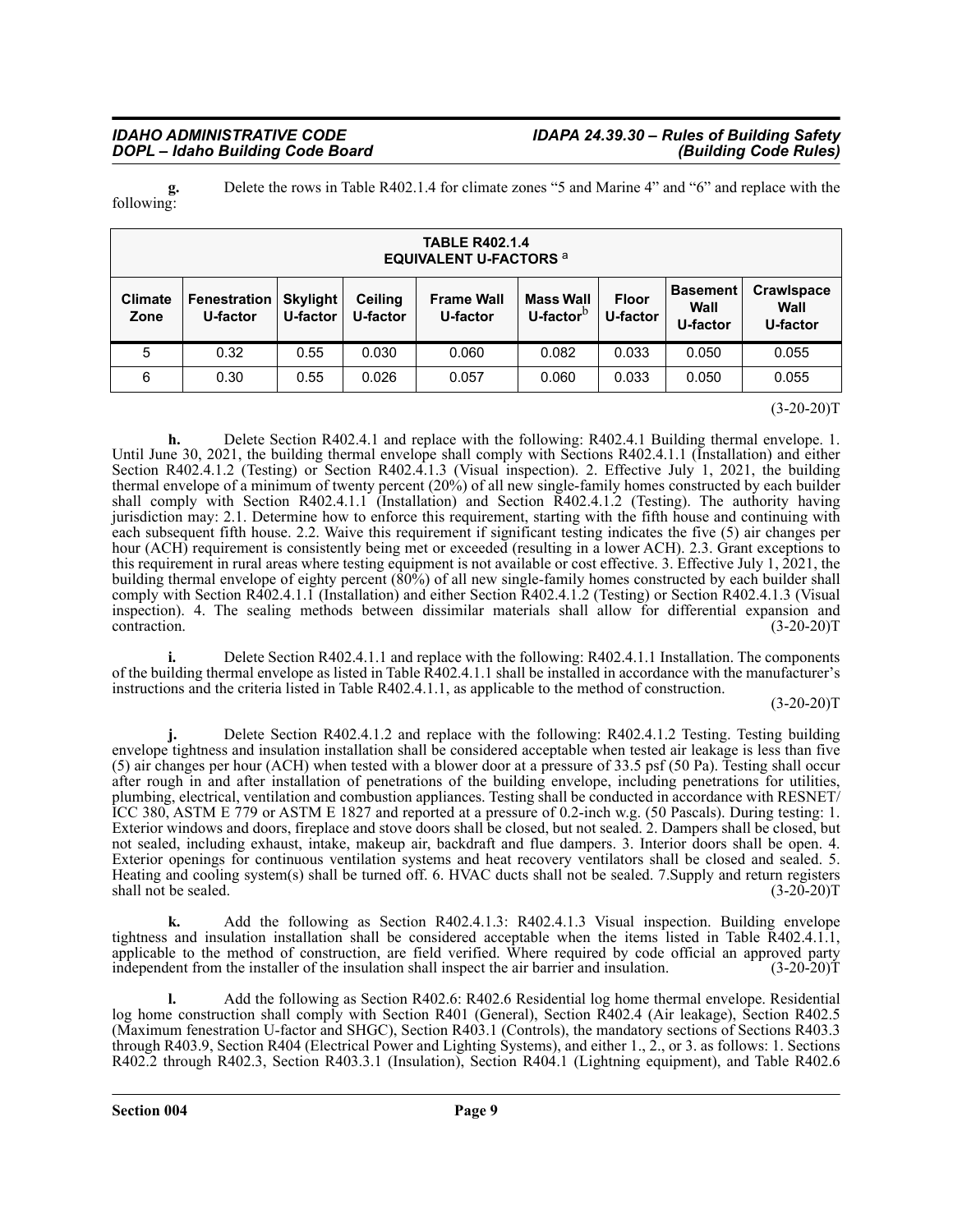(Log Home Prescriptive Thermal Envelope Requirements by Component). 2. Section R405 (Simulated Performance Alternative). 3. REScheck (U.S. Department of Energy Building Codes Program). (3-20-20)T Alternative). 3. REScheck (U.S. Department of Energy Building Codes Program).

**m.** Add the following as Table R402.6:

#### **TABLE R402.6 LOG HOME PRESCRIPTIVE THERMAL ENVELOPE REQUIREMENTS BY COMPONENT**

For SI: 1 foot = 304.8 mm.

| <b>Climate</b><br>Zone                                      | <b>Fenestration</b><br>U-factor <sup>a</sup> | <b>Skylight</b><br>U-factor | Glazed<br><b>Fenestration</b><br><b>SHGC</b> | <b>Ceiling</b><br><b>R-value</b> | Min.<br>Average<br>Log<br>Size In<br><b>Inches</b> | <b>Floor</b><br>R-value | <b>Basement</b><br>Wall<br>$R$ -value $d$ | Slab<br>R-value<br>&<br>Depth $b$ | Crawl<br><b>Space</b><br>Wall<br>$R$ -value $d$ |
|-------------------------------------------------------------|----------------------------------------------|-----------------------------|----------------------------------------------|----------------------------------|----------------------------------------------------|-------------------------|-------------------------------------------|-----------------------------------|-------------------------------------------------|
| 5, 6 - High<br>efficiency<br>equipment<br>path <sup>c</sup> | 0.32                                         | 0.60                        | NR.                                          | 49                               | 5                                                  | 30                      | 15/19                                     | 10, 4 ft.                         | 10/13                                           |
| 5                                                           | 0.32                                         | 0.60                        | NR.                                          | 49                               | 8                                                  | 30                      | 10/13                                     | $10, 2$ ft.                       | 10/13                                           |
| 6                                                           | 0.30                                         | 0.60                        | NR.                                          | 49                               | 8                                                  | 30                      | 15/19                                     | 10, 4 ft.                         | 10/13                                           |

<sup>a</sup>The fenestration U-factor column excludes skylights. The SHGC column applies to all glazed fenestration.

 $^{\rm b}$ R-5 shall be added to the required slab edge R-values for heated slabs.

<sup>c</sup>90% AFUE natural gas or propane, 84% AFUE oil, or 15 SEER heat pump heating equipment (zonal electric resistance heating equipment such as electric base board electric resistance heating equipment as the sole source for heating is considered compliant with the high efficiency equipment path).

<sup>d</sup>"15/19" means R-15 continuous insulated sheathing on the interior or exterior of the home or R-19 cavity insulation at the interior of the basement wall. "15/19" shall be permitted to be met with R-13 cavity insulation on the interior of the basement wall plus R-5 continuous insulated sheathing on the interior or exterior of the home. "10/13" means R-10 continuous insulated sheathing on the interior or exterior of the home or R-13 cavity insulation at the interior of the basement wall.

 $(3-20-20)T$ 

**n.** Delete Section R403.5.3 and replace with the following: R403.5.3 Hot water pipe insulation (Prescriptive). Insulation for hot water piping with a thermal resistance, R-value, of not less than R-3 shall be applied to the following: 1. Piping serving more than one (1) dwelling unit. 2. Piping located outside the conditioned space. 3. Piping located under a floor slab. 4. Buried piping. 5. Supply and return piping in recirculation systems other than demand recirculation systems. (3-20-20)T demand recirculation systems.

**o.** Delete Section R404.1 and replace with the following: R404.1 Lighting equipment (Mandatory). A minimum of seventy-five percent (75%) of the lamps in permanently installed lighting fixtures shall be high-efficacy lamps or a minimum of seventy-five percent (75%) of the permanently installed lighting fixtures shall contain only high efficacy lamps. (3-20-20)T

**p.** Delete Section R406.3 and replace with the following: R406.3 Energy Rating Index. The Energy Rating Index (ERI) shall be determined in accordance with RESNET/ICC 301. Energy used to recharge or refuel a vehicle used for transportation on roads that are not on the building site shall not be included in the ERI reference design or the rated design. (3-20-20)T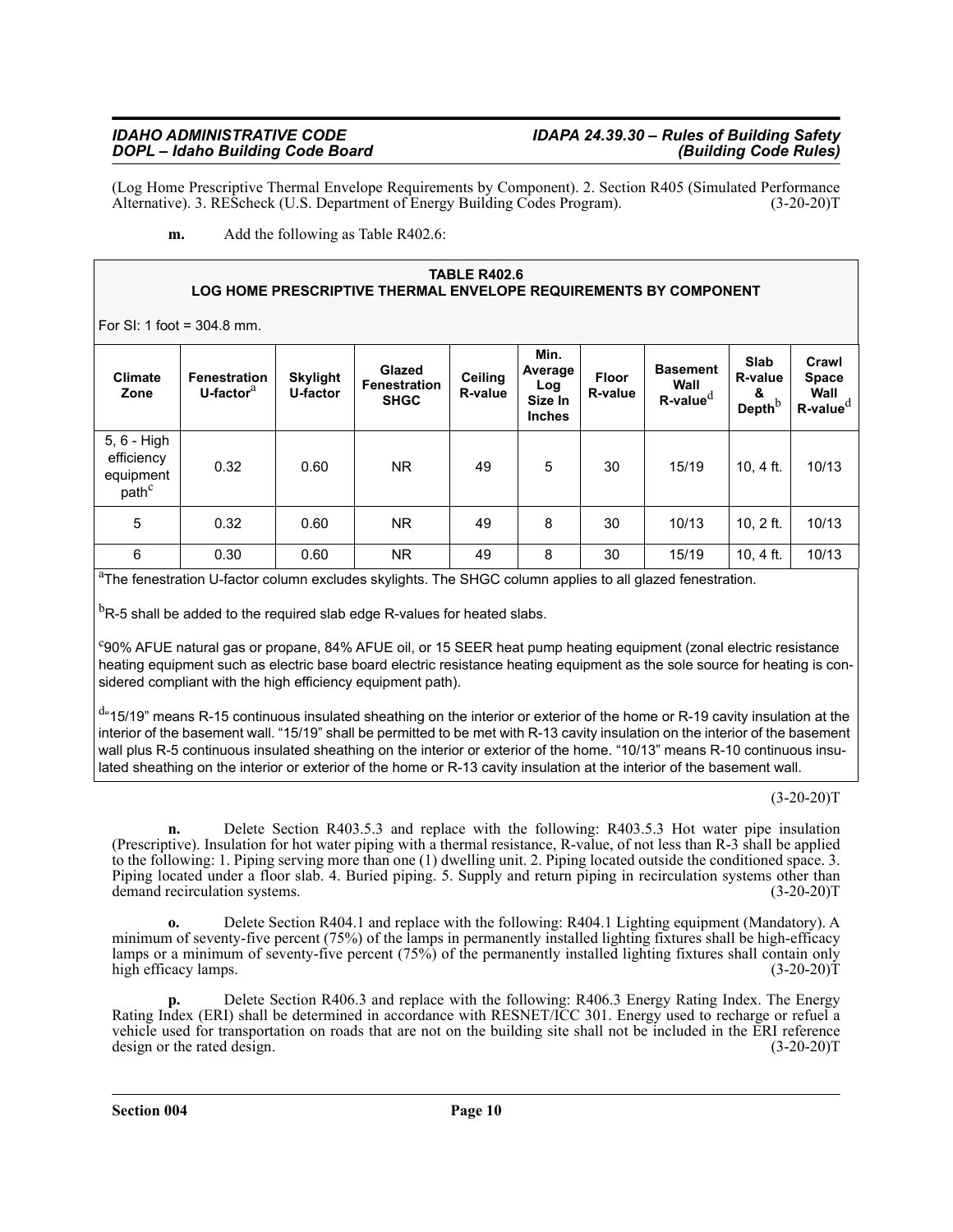#### **q.** Delete Table R406.4 and replace with the following:

#### **Table R406.4 - Maximum Energy Rating Index**

| <b>Climate Zone</b> | <b>Energy Rating Index</b> <sup>a</sup> |
|---------------------|-----------------------------------------|
|                     | 68                                      |
|                     | 68                                      |

<sup>a</sup> Where on-site renewable energy is included for compliance using the ERI analysis of Section R406.4, the building shall meet the mandatory requirements of Section R406.2, and the building thermal envelope shall be greater than or equal to the levels of efficiency and SHGC in Table R402.1.2 or Table R402.1.4 of the 2015 International Energy<br>Conservation Code. (3-20-20)T Conservation Code.

**05. References to Other Codes**. Where any provisions of the codes that are adopted in this Section make reference to other construction and safety-related model codes or standards which have not been adopted by the involved authority having jurisdiction, to the extent possible, such reference should be construed as pertaining to the equivalent code or standard that has been duly adopted by such jurisdiction. (3-20-20)T equivalent code or standard that has been duly adopted by such jurisdiction.

#### <span id="page-10-0"></span>**005. -- 025. (RESERVED)**

#### <span id="page-10-2"></span><span id="page-10-1"></span>**026. DEFINITIONS.**

| The terms defined in this section have the following meaning for all parts of this chapter, unless the context clearly |  |  |  |  |  |              |
|------------------------------------------------------------------------------------------------------------------------|--|--|--|--|--|--------------|
| indicates another meaning:                                                                                             |  |  |  |  |  | $(3-20-20)T$ |

- <span id="page-10-3"></span>**01.** Act. The Idaho Building Code Act, Title 39, Chapter 41, Idaho Code. (3-20-20)T
- <span id="page-10-5"></span><span id="page-10-4"></span>**02. Administrator**. The administrator of the Division of Building Safety for the state of Idaho.

 $(3-20-20)T$ 

**03. Alterations or Conversions of Modular Buildings and Commercial Coaches**. Any change from the approved plans or installation instructions which would affect the structural, mechanical, electrical or plumbing systems of modular buildings or commercial coaches bearing a Division insignia of approval and includes the replacement, addition, modification or removal of any structural member, plumbing, heat-producing or electrical equipment, or installation which may affect such systems prior to first occupancy. Any such alteration or conversion shall first be approved by testing and inspection in the same manner as original systems or component parts. The following do not constitute alteration or conversion: (3-20-20) following do not constitute alteration or conversion:

- **a.** Repairs with approved replacement parts; (3-20-20)T
- **b.** Conversion of listed fuel-burning appliances in accordance with the terms of their listing;  $(3-20-20)T$
- **c.** Replacement of equipment and appliances in kind; (3-20-20)T
- <span id="page-10-6"></span>**d.** Adjustment and maintenance of equipment. (3-20-20)T

**04. Alterations to Manufactured Homes**. The replacement, addition, and modification, or removal of any equipment or installation after sale by a manufacturer to a dealer but prior to sale by a dealer to a purchaser which may affect the construction, fire safety, occupancy, plumbing, heat-producing or electrical system. It includes any modification made in a manufactured home which may affect the compliance of the home with the standards, but it does not include the repair or replacement of a component or appliance "plug-in" to an electrical receptacle where the replaced item is of the same configuration and rating as the one being replaced. It also does not include the addition of an appliance requiring "plug-in" to an electrical receptacle, which appliance was not provided with the manufactured home by the manufacturer, if the rating of the appliance does not exceed the rating of the receptacle to which it is connected. (3-20-20)T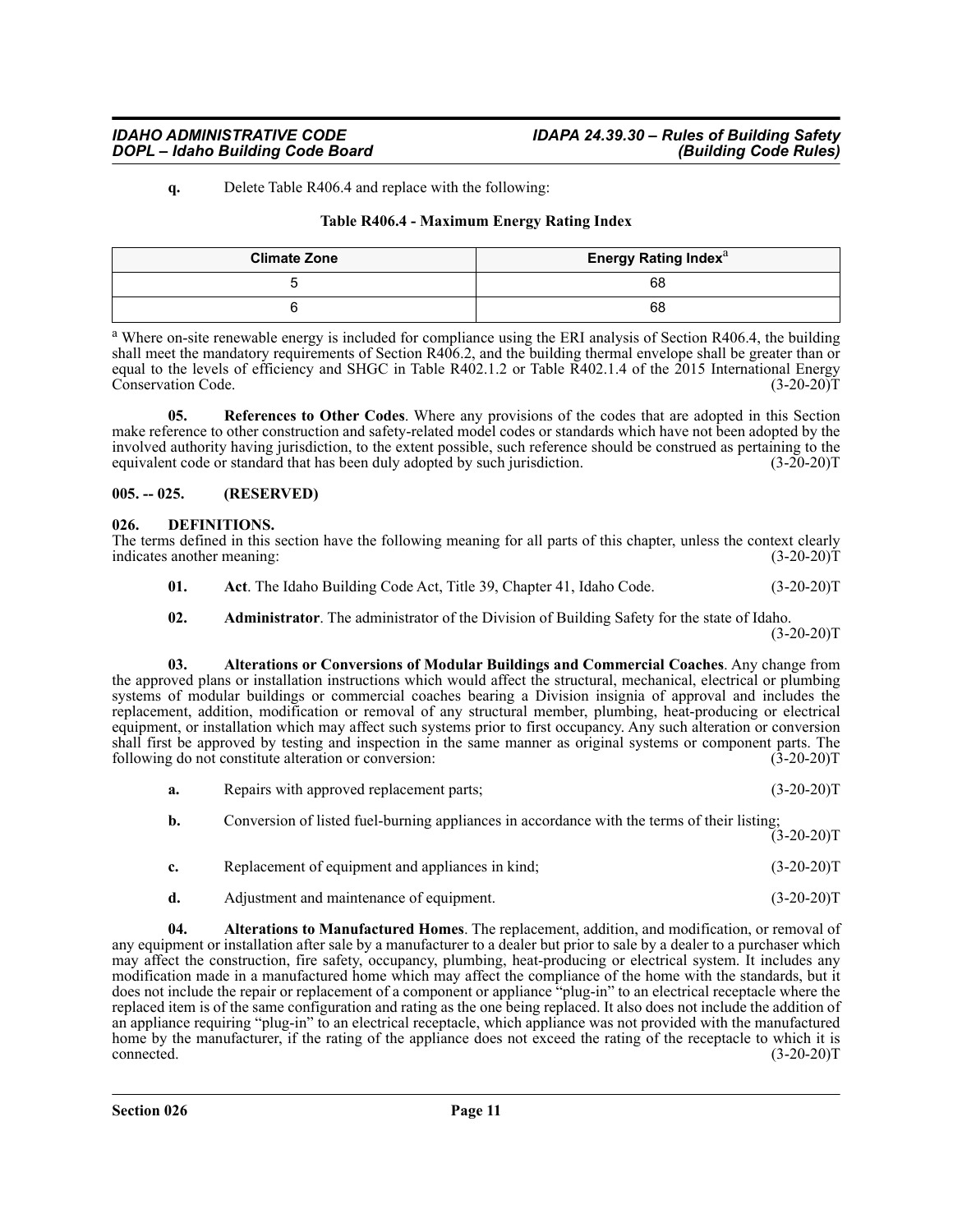<span id="page-11-0"></span>**05. Board**. The Idaho Building Code Board created under the provisions of Title 39, Chapter 41, Idaho  $Code.$  (3-20-20) $T$  (3-20-20) $T$ 

**06. Commercial Coach**. In order to further clarify the definition of "commercial coach" as cited in Section 39-4105(5), Idaho Code, the phrase "made so as to be readily movable as a unit on its own running gear" means that the running gear shall be a permanent part of the unit and not intended to be removed or replaced, and<br>such modular structure is used for commercial purposes. (3-20-20) such modular structure is used for commercial purposes.

<span id="page-11-3"></span><span id="page-11-2"></span><span id="page-11-1"></span>**07. Division**. The Division of Building Safety of the state of Idaho. (3-20-20)T

**08.** Equipment. All equipment, materials, appliances, devices, fixtures, fittings or accessories installed anufacture and assembly of modular buildings. (3-20-20) in the manufacture and assembly of modular buildings.

**09.** Field Technical Service. Interpretation and clarification of the technical data relating to the on of these rules, but not including inspection. (3-20-20) application of these rules, but not including inspection.

<span id="page-11-7"></span><span id="page-11-6"></span><span id="page-11-5"></span><span id="page-11-4"></span>**10. First Purchaser**. The first purchaser of a commercial coach for other than resale. (3-20-20)T

**11. Insignia**. A label, tab or tag issued by the Division to indicate compliance with the codes, standards, rules and regulations established for manufactured building systems, subsystems, or building elements, modular buildings, and commercial coaches. (3-20-20) modular buildings, and commercial coaches.

**12. Labeled**. Equipment or other building components bearing a label or other approved marking authorized or issued for use by a recognized testing/listing or evaluation agency. (3-20-20)T

<span id="page-11-8"></span>**13. Listed**. Equipment or other building components included within a current list published by a recognized testing/listing agency that maintains periodic inspection on current production of listed equipment or other building components and whose listing states either that the equipment or component complies with recognized standards or has been tested and determined to be suitable for the use intended. (3-20-20)T

<span id="page-11-9"></span>**14. Listing Agency**. A person, firm, association, partnership or corporation which is in the business of listing or labeling and which maintains a periodic inspection program on current production of listed materials, and which makes available, not less frequently than annually, a published report of such listing in which specific information is included that the product has been tested to nationally approved standards and found safe for use in a specified manner. (3-20-20)T

<span id="page-11-10"></span>**15. Minor Alteration**. The following definition is used for the purpose of administering annual permits.  $(3\overline{-}20-20)T$ 

**a.** Minor alterations shall include, but are not limited to, the following: partition walls constructed within a defined room; relocation of or existing openings or installation of new doors and windows in non-load bearing walls and not in construction meant to compartmentalize fire; window replacement in unaltered existing openings; roof repairs involving installation of less than one hundred (100) square feet of new roof covering; and new suspended ceilings that are not part of a required fire resistive assembly. (3-20-20)T

**b.** Minor alterations shall not include: work that alters the fire resistive characteristics of the building or fire suppression systems; work that creates new openings in construction meant to compartmentalize fire such as fire walls, fire barriers, fore partitions, smoke barriers, smoke partitions, horizontal assemblies, shaft enclosures, stair enclosures; work that increases the floor area or height of the building; work that changes the structural load path of the building for gravity or horizontal loads; work that reduces the thermal resistant capacity of the building envelop; changes in the occupancy classification of the building or space; increases in the floor loads. (3-20-20)T

<span id="page-11-11"></span>**16. Model**. As referred to in Section 39-4113(3), Idaho Code, for modular buildings and commercial coaches shall mean a specific outside dimension and floor plan with specific structural, plumbing, electrical, and mechanical systems as designated by the manufacturer to be the standard for imitation reproduction. (3-20-20)T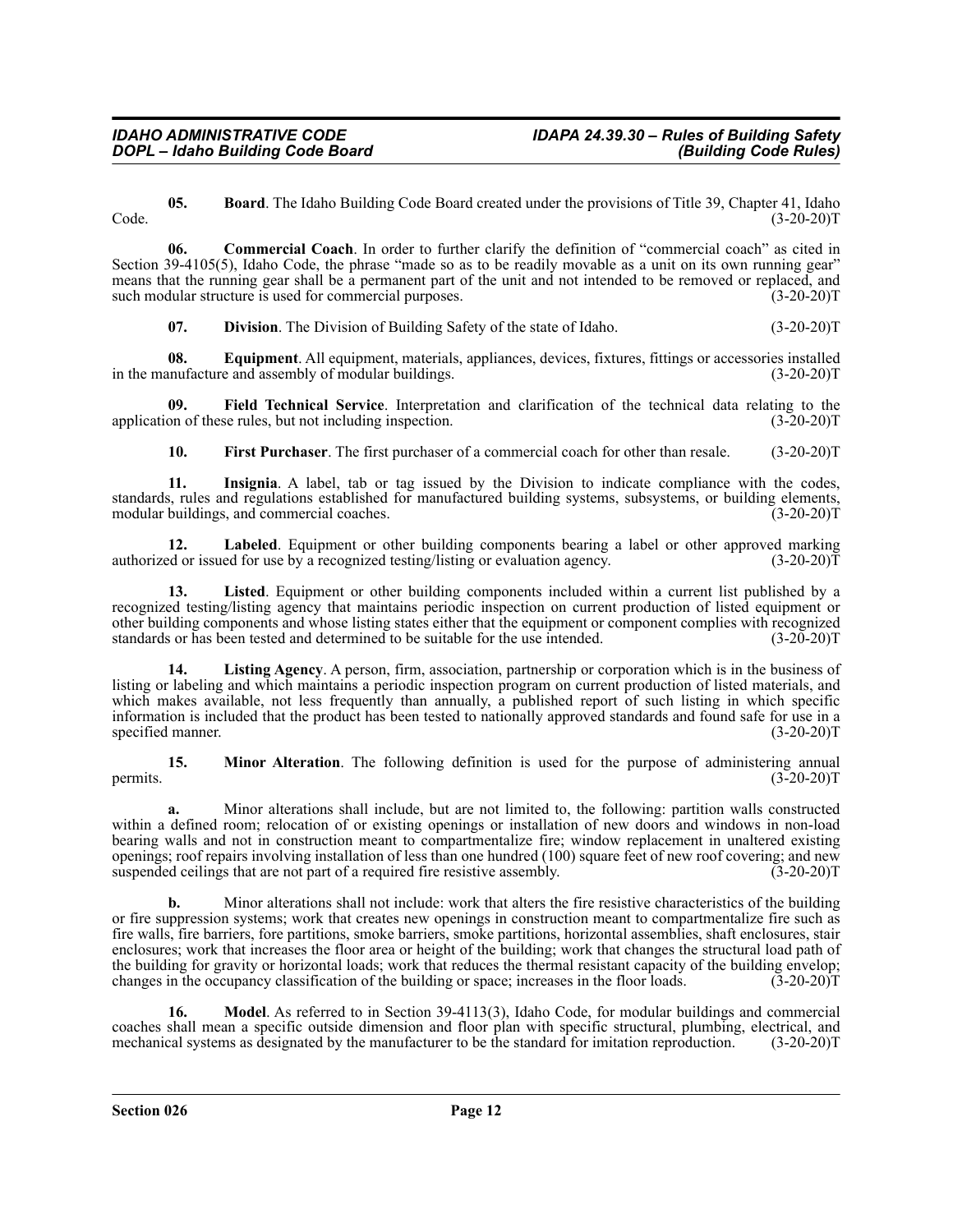<span id="page-12-7"></span>**17. Testing/Listing Agency**. A person, firm, association, partnership or corporation that is: (3-20-20)T

**a.** In the business of testing equipment or other building components; and  $(3-20-20)$ T

**b.** Recognized by the Division as being qualified and equipped to conduct experimental testing in  $\arccor$  accordance with recognized standards; and  $(3-20-20)T$ 

**c.** Not under the jurisdiction or control of any single manufacturer or supplier for an affected industry; and  $(3-20-20)T$ 

**d.** Making available, not less frequently than annually, a published report in which specific information is included stating that the equipment and systems have been tested and found safe for use in a specified manner.  $(3-20-20)T$ 

<span id="page-12-8"></span>**18. Transit Damage**. Application to manufactured home means that damage encountered en route from the place of manufacture to the dealer or first owner involving structural integrity or any repair that does not result in return to the same construction or assembly as specified in the manufacturer's design approval without additional reinforcement or change. (3-20-20)T

<span id="page-12-3"></span>**19. State Buildings**. All buildings to be constructed, altered, or repaired by or for any state of Idaho agency or entity, without regard to purpose, occupancy, or the source of funding for such construction, alteration, or repair. (3-20-20) repair. (3-20-20)T

<span id="page-12-2"></span>**20. Running Gear**. Springs, spring hangers, axles, bearings, wheels, brakes, rims and tires and their related hardware. (3-20-20)T

<span id="page-12-4"></span>**21. Substantially Prefabricated or Assembled**. The module or major portion of modular buildings or commercial coaches assembled in such manner that all portions may not be inspected without disassembly or destruction of the part. (3-20-20) destruction of the part.

<span id="page-12-5"></span>**22.** Systems Plan. A design plan concept that allows the interchanging of various approved tion systems to include structural, electrical, plumbing, and mechanical aspects of the system. (3-20-20)T construction systems to include structural, electrical, plumbing, and mechanical aspects of the system.

<span id="page-12-6"></span>**23. Technical Service**. Conducting research, evaluation, consultation, model and systems plan reviews, interpretation and clarification by the Division of technical data relating to the application of these rules, and also includes special field inspections that are not covered in other portions of these rules. (3-20-20)T

#### <span id="page-12-9"></span><span id="page-12-0"></span>**027. PERMITS.**

<span id="page-12-11"></span>**01. Building Permits**. Building permits shall be obtained from the Division prior to the construction of structures governed by the act or rules promulgated by the Board. (3-20-20)T

<span id="page-12-10"></span>**02. Annual Permit**. In lieu of an individual permit for each minor alteration to an already approved building, the Division may issue an annual permit upon application therefor to any state agency or state governmental organization regularly employing one (1) or more qualified trade persons in the building, structure or on the premises or campus owned or operated by the applicant for the permit. The agency to whom an annual permit is issued shall keep a detailed record of alterations made under such annual permit. The Division shall be allowed access to such records at all times or such records shall be filed with the Division as designated. The permit holder shall request inspections and make the work accessible for inspection as required by the adopted codes and this rule.  $(3-20-20)T$ 

#### <span id="page-12-12"></span><span id="page-12-1"></span>**028. PLAN REVIEW.**

<span id="page-12-13"></span>**01. Jurisdiction**. The Division shall have exclusive jurisdiction and authority to conduct plan reviews of the construction, additions, repairs, and occupancy of all state buildings of any agency of government at the state level for any purposes or occupancy regardless of the source of funding for such construction, addition, repair, or occupancy.  $(3-20-20)T$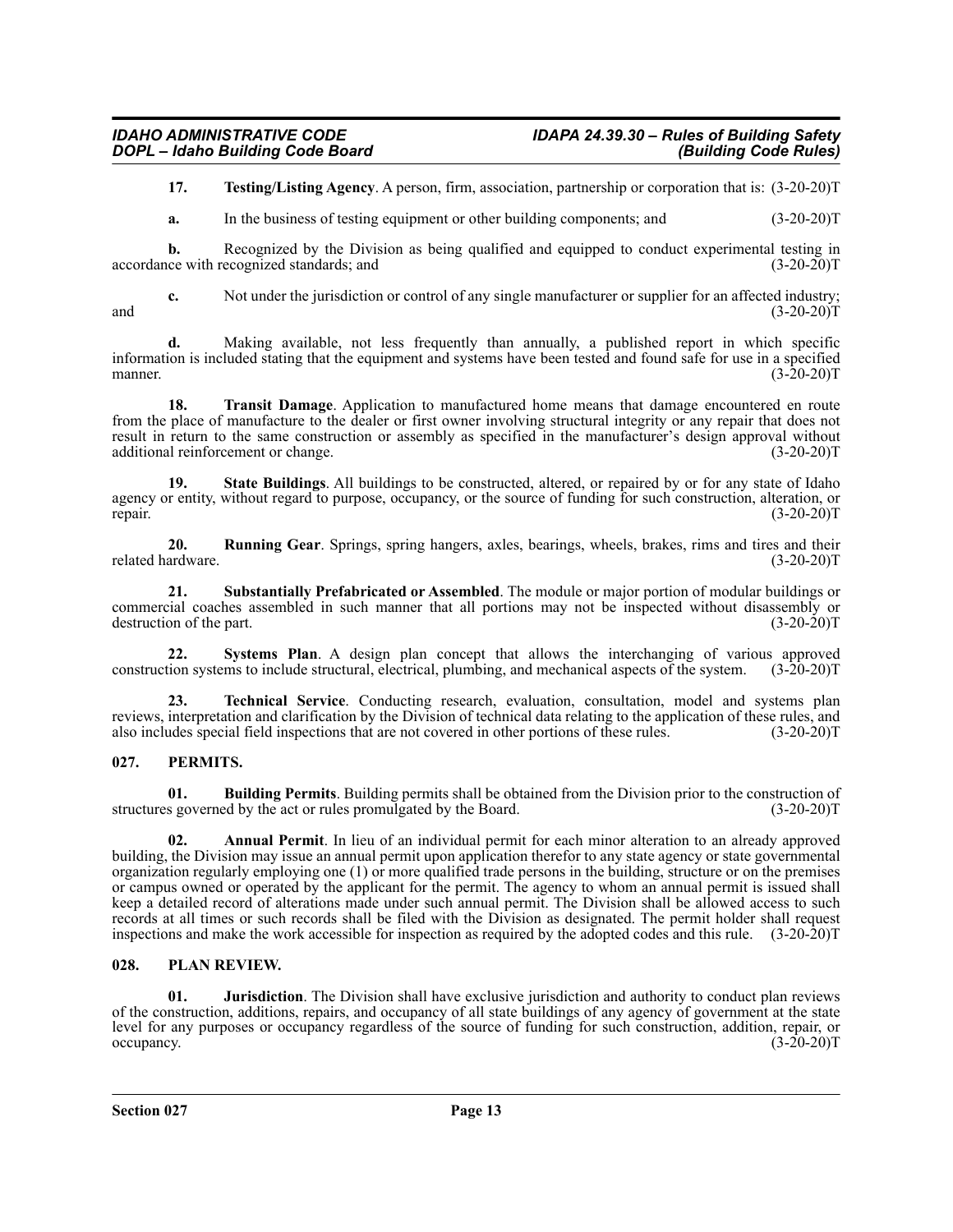<span id="page-13-9"></span>**02. Plans Specifications**. Construction documents shall be dimensioned and drawn upon suitable material. Plans may be submitted electronically or in digital format as approved by the Division. Drawing format shall be equivalent to the paper format. Construction documents shall be of sufficient clarity to indicate the location, nature, and extent of the work proposed and show in detail that the installations will conform to the provisions of the building code and applicable laws, rules, and policies of the Division. (3-20-20)T

**03.** Plans Not Required. Plans are not required for group U occupancies of Type V conventional light-<br>03-20-201 frame wood construction.

#### <span id="page-13-8"></span><span id="page-13-7"></span>**04. Addenda and Change Orders**. (3-20-20)T

**a.** Documents enforcing changes or modifications. Addenda, contract change orders, changes-in-work requests, and other similar written documents enforcing changes or modifications to plans or specifications, already approved by the Division, which addenda, change orders, or change-in-work requests deal with structural or fire resistance changes, or such other changes affecting code conformance, shall be submitted to the Division for approval. The use of the terms "addenda," "change orders," and "changes-in-work requests" are not be limited exclusively to such phraseology, but may include such other language used in the professions which essentially have the same meaning. (3-20-20)T

**b.** Application provisions. The provisions of this Section apply to that work which will be accomplished. (3-20-20)T

#### <span id="page-13-1"></span><span id="page-13-0"></span>**029. FEES.**

The following fees apply to the functions cited: (3-20-20)T

#### <span id="page-13-3"></span>**01. Document Fees**. (3-20-20)T

**a.** Reasonable and suitable fees necessary for copies of any record, plan approval, permit, map, rawing or other instrument. (3-20-20) sketch, drawing or other instrument.

**b.** Charges for copies of separate published documents will be actual cost to the Division plus postage.  $(3-20-20)$ T

<span id="page-13-6"></span><span id="page-13-5"></span><span id="page-13-4"></span>

| 02. | <b>Technical Service Fee.</b> One hundred dollars (\$100) per hour. | $(3-20-20)T$ |
|-----|---------------------------------------------------------------------|--------------|
|-----|---------------------------------------------------------------------|--------------|

**03. Modular Building and Commercial Coaches Fees**. Other than as herein specified in this Section, the fee schedule for modular buildings and commercial coaches are as provided herein in Table 1-A, and such fees are based on the Freight On Board (FOB) cost to the dealer at the point of manufacture. (3-20-20)T

**04. Insignia Tag Fee**. In instances where building permit fees are not charged for modular buildings, a one hundred dollar  $(\$100)$  fee will be charged for an insignia. (3-20-20)T

**05. Building Permit Fees**. The building permit fee for each permit are established in the following table. The determination of value or valuation will be made by the administrator and includes the total value of all construction work for which a permit is issued.

<span id="page-13-2"></span>

| <b>TABLE 1-A - BUILDING PERMIT FEES</b> |  |                                                                                                                        |  |  |
|-----------------------------------------|--|------------------------------------------------------------------------------------------------------------------------|--|--|
| <b>Total Valuation</b>                  |  | Fee                                                                                                                    |  |  |
| \$1 to \$500                            |  | \$23.50                                                                                                                |  |  |
| \$501 to \$2,000                        |  | \$23.50 for the first \$500 plus \$3.05 for each additional \$100, or fraction thereof, to and including \$2,000       |  |  |
| \$2,001 to \$25,000                     |  | \$69.25 for the first \$2,000 plus \$14 for each additional \$1,000, or<br>fraction thereof, to and including \$25,000 |  |  |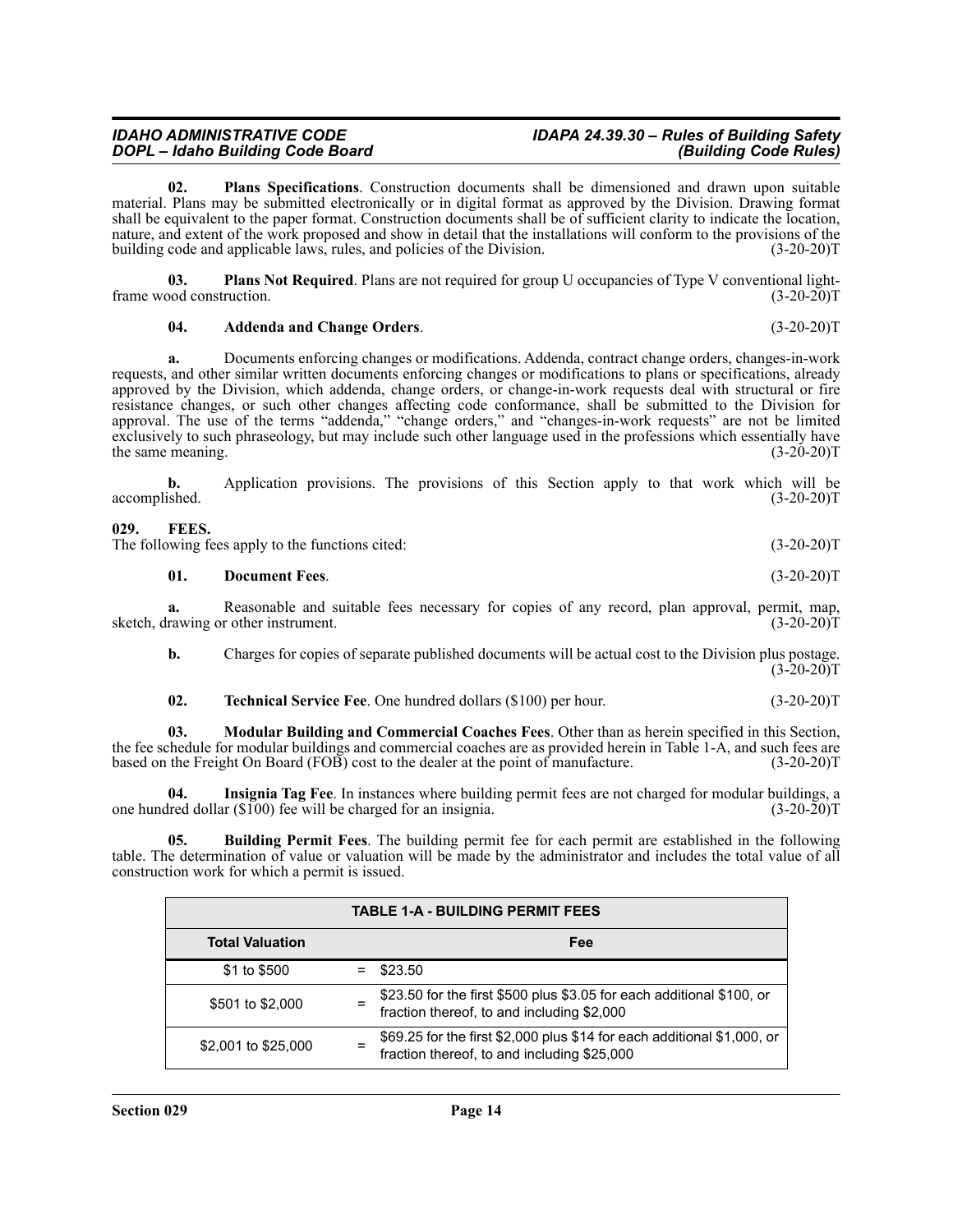## *IDAHO ADMINISTRATIVE CODE IDAPA 24.39.30 – Rules of Building Safety*

| <b>TABLE 1-A - BUILDING PERMIT FEES</b> |  |                                                                                                                                      |  |  |
|-----------------------------------------|--|--------------------------------------------------------------------------------------------------------------------------------------|--|--|
| <b>Total Valuation</b>                  |  | Fee                                                                                                                                  |  |  |
| \$25,001 to \$50,000                    |  | \$391.75 for the first \$25,000 plus \$10.10 for each additional<br>\$1,000, or fraction thereof, to and including \$50,000          |  |  |
| \$50,001 to \$100,000                   |  | \$643.75 for the first \$50,000 plus \$7 for each additional \$1,000,<br>or fraction thereof, to and including \$100,000             |  |  |
| \$100,001 to \$500,000                  |  | \$993.75 for the first \$100,000 plus \$5.60 for each additional<br>\$1,000, or fraction thereof, to and including \$500,000         |  |  |
| \$500,001 to \$1,000,000                |  | \$3,233.75 for the first \$500,000 plus \$4.75 for each additional<br>\$1,000, or fraction thereof, to and including \$1,000,000     |  |  |
| \$1,000,001 to \$5,000,000              |  | \$5,608.75 for the first \$1,000,000 plus \$3.65 for each additional<br>\$1,000, or fraction thereof, to and including \$5,000,000   |  |  |
| \$5,000,001 to \$10,000,000             |  | \$20,208.75 for the first \$5,000,000 plus \$2.75 for each additional<br>\$1,000, or fraction thereof, to and including \$10,000,000 |  |  |
| \$10,000,001 and up                     |  | \$33,958.75 for the first \$10,000,000 plus \$2 for each additional<br>\$1,000, or fraction thereof                                  |  |  |

#### $(3-20-20)T$

<span id="page-14-2"></span>**06. Fees for Annual Permits**. A fee for inspections performed on annual permits shall be charged at the rate of one hundred dollars (\$100) per hour. The Division shall bill the applicant for annual permits and failure of the applicant to pay the fee within sixty (60) days may result in cancellation of the annual permit. the applicant to pay the fee within sixty  $(60)$  days may result in cancellation of the annual permit.

<span id="page-14-3"></span>**07. Plan Review Fees**. Plan review fees shall be charged at an hourly rate of one hundred dollars (\$100) per hour up to a maximum of sixty-five percent (65%) of the calculated building permit fee with a minimum required fee of forty percent (40%) of the calculated building permit fee. All requests for plan review services shall at such time be accompanied by a payment in the amount of at least forty percent  $(40\%)$  of the calculated building permit fee. Upon completion of the plan review, any additional fees, above the minimum required, are due to the Division by the requesting party. (3-20-20) Division by the requesting party.

#### <span id="page-14-5"></span><span id="page-14-4"></span>**08. Refund of Plan Review Fees**. Plan review fees are non-refundable. (3-20-20)T

**09. Refund of Permit Fees**. The Administrator may authorize a refund of any permit fee paid which was erroneously paid or collected. The Administrator may authorize a refund of not more than eighty percent (80%) of the permit fee paid when no work has been done under a permit issued in accordance with these rules. The Administrator may not authorize a refund of any permit fee paid except upon written application filed by the original applicant not later than one hundred eighty (180) days after the date of permit issuance. (3-20-2007) applicant not later than one hundred eighty  $(180)$  days after the date of permit issuance.

#### <span id="page-14-6"></span><span id="page-14-0"></span>**030. RIGHT OF ENTRY.**

Whenever necessary to make an inspection to enforce any of the provisions of Title 39, Chapters 40 and 41, Idaho Code, or whenever the administrator or his authorized representative has reasonable cause to believe that there exists in any building or upon any premises, any condition which makes such building or premises unsafe, the administrator or his authorized representative shall enter such building or premises at all reasonable times to inspect the same or to perform any duty imposed upon the Division by Title 39, Chapters 40 and 41, Idaho Code; provided that if such building or premises is occupied, he shall first present proper credentials and demand entry; and if such building or premises be unoccupied, he shall first make a reasonable effort to locate the owner or other persons having charge or control of the building or premises and demand entry. If such entry is refused, the administrator shall have recourse to every remedy provided by law to secure entry. (3-20-20)T

#### <span id="page-14-7"></span><span id="page-14-1"></span>**031. WORK PROCEEDING WITHOUT PERMIT OR APPROVAL.**

Where any work for which a permit or approval, to include plan or system approval, is required by these rules, or by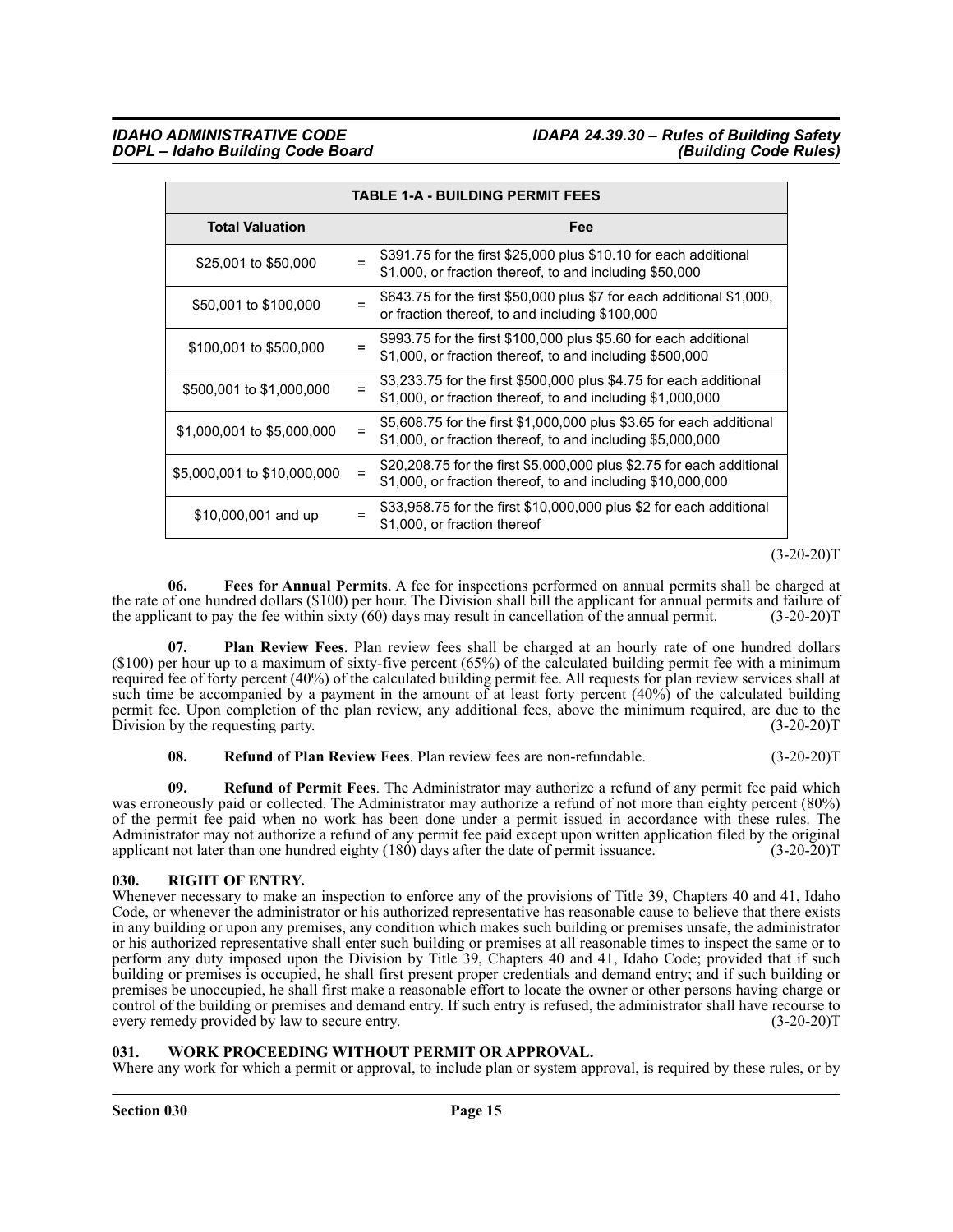the codes enumerated in Title 39, Chapter 41, Idaho Code, is started or proceeded prior to obtaining said approval or permit, and after notice to such person doing or causing such work to be done, and such person continues or causes to continue such work, the fees specified in these rules shall be doubled, but the payment of such double fee shall not relieve any persons from fully complying with the requirements of Title 39, Chapters 40 or 41, or both, Idaho Code, or these rules in the execution of the work nor from any other penalties prescribed by law. (3-20-20)T

#### <span id="page-15-10"></span><span id="page-15-0"></span>**032. STOP WORK ORDERS.**

Whenever any work is being done contrary to any provisions of the codes enumerated in Title 39, Chapters 40 or 41, or both, Idaho Code, or contrary to these rules, the administrator or his authorized representative may order the work stopped by notice in writing to any persons engaged in such work, and any such persons shall forthwith stop such work until authorized by the administrator or his representative to proceed with the work. Stop work orders shall be accompanied by a notice of violation that states the specific violation and code reference. (3-20-20)T

#### <span id="page-15-8"></span><span id="page-15-1"></span>**033. PROHIBITED SALE OR OCCUPANCY NOTICE.**

Whenever any mobile/manufactured home, commercial coach or other modular building is in violation of any of the provisions of Title 39, Chapter 40 or 41, or both, Idaho Code, or these rules, the administrator may prohibit the sale or occupancy of such building. Prohibited sale or occupancy notices shall be removed only on authority of the administrator or his authorized representative. (3-20-20)T

#### <span id="page-15-9"></span><span id="page-15-2"></span>**034. REMOVAL OF ORDERS AND NOTICES; SALE, RENT, LEASE OR OCCUPANCY OF A UNIT BEARING SUCH ORDER OR NOTICE.**

Removal of stop work orders, prohibited sale or occupancy notices, or the sale, rent, lease or occupancy of a building or structure, bearing such order or notice by any person not authorized by the administrator or his authorized representative, constitutes a violation under the provisions of Section 39-4126, Idaho Code, and falls under the provisions of Section 18-317, Idaho Code. (3-20-20)T

#### <span id="page-15-3"></span>**035. MODULAR BUILDINGS.**

#### <span id="page-15-5"></span><span id="page-15-4"></span>**01. Alternates and Equivalents**. (3-20-20)T

**a.** Alternatives Acceptable. The provisions of these rules are not intended to prevent the use of alternate designs, materials, appliances, systems, devices, arrangements, or methods of construction not specifically prescribed by Title 39, Chapter 41, Idaho Code, or of these rules; provided, any such alternate has first been<br>recognized by the Division. (3-20-20)T recognized by the Division.

**b.** Satisfactory Alternatives. The Division shall recognize any such alternate if it finds that the proposed design is satisfactory and that the material, appliance, device, arrangement, method, system or method of construction is at least the equivalent in performance in quality, strength, effectiveness, fire resistance, durability and adequate for the protection of the health, safety and general welfare of the people of the state of Idaho. (3-20-20)T

**c.** Unsatisfactory Alternatives. Recognition by the Division shall not be given if there is substantial evidence that any design, material, appliance, device, arrangement, system or method of construction does not conform to the provisions or requirements of prescribed standards or these rules; provided, however, the Division may, in order to substantiate claims for alternates, upon written request cause tests or proof of compliance to be made at the expense of the manufacturer, his agent, or the seller. (3-20-20)T

**d.** Test Methods. Test methods shall be as specified in the standards of the codes listed in Title 39, Chapter 41, Idaho Code, or by other nationally recognized standards recognized by the Division. If there are no appropriate test methods specified in the standards listed above, the Division shall determine the test procedure.

 $(3-20-20)T$ 

**02. Permits**. Prior to construction of modular buildings, appropriate building permits shall first be obtained from the Division. (3-20-20)T

<span id="page-15-7"></span><span id="page-15-6"></span>**03. Plans**. (3-20-20)T

**a.** Specifications for Submittal. Plans shall be submitted in accordance with Subsection 028.03 of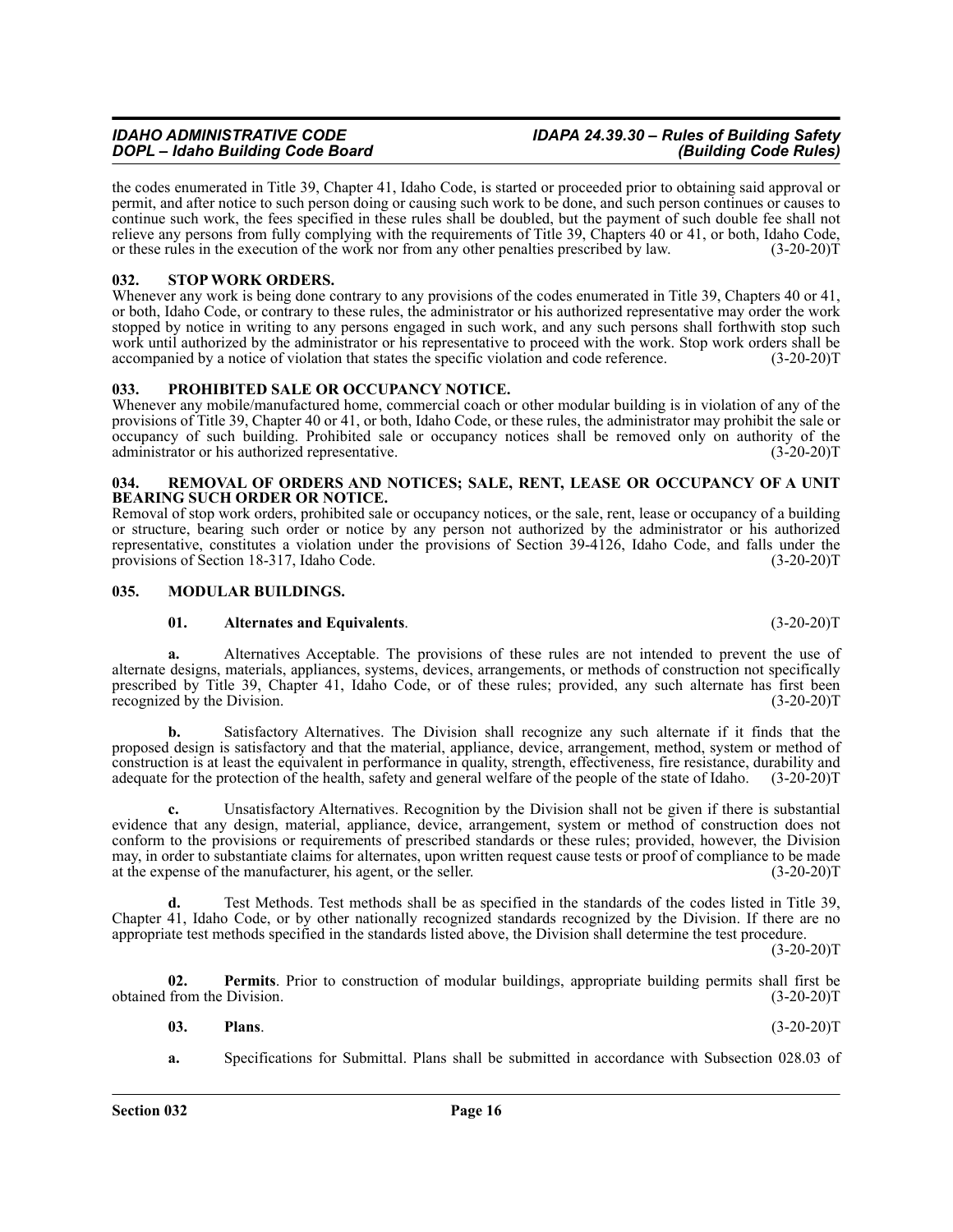### *IDAHO ADMINISTRATIVE CODE IDAPA 24.39.30 – Rules of Building Safety*

these rules.  $(3-20-20)T$ 

**b.** Nonconformance. Should the plan submittal not conform to the requirements of these rules, the applicant shall be notified in writing within fifteen (15) work days of the date they are received by the Division. Should the applicant fail to submit a completely corrected plan submittal in accordance with the information supplied by the Division within ninety (90) days of such notice, the plan submittal will be deemed abandoned and all fees submitted shall be forfeited to the Division. Subsequent submission thereafter shall be processed as a new plan submittal.  $(3-20-20)T$ 

**c.** Distribution of Approved Copies. An approved copy of the plan submittal shall be returned to the manufacturer. An approved copy shall be retained at each place of manufacture, and a copy shall be retained by the Division.  $(3-20-20)T$ 

**d.** Proprietary Information. All material submitted by the manufacturer in the form of design plans, engineering data, test results, and other design information relating to their application will be considered proprietary information and will not be released for public scrutiny except when so ordered by a court of competent jurisdiction.  $(3-20-20)T$ 

**e.** Changes to Approved Modular Building Plans. Where the manufacturer proposes to change his submitted designs or the Division rule is amended to necessitate such a change, the manufacturer shall submit changed plans for examination and approval. (3-20-20)T

<span id="page-16-1"></span>**04. Inspections**. (3-20-20)T

**a.** Inspections at Manufacturing Plants. The Division shall conduct inspections at the manufacturing plant to determine compliance with the provisions of these rules and with Title 39, Chapter 41, Idaho Code.

 $(3-20-20)T$ 

**b.** Field Inspection for Alterations and Conversions. Any alteration or conversion of Division approved modular buildings after leaving the manufacturing facility shall be field inspected in accordance with this section by the local unit of government having jurisdiction. (3-20-20) section by the local unit of government having jurisdiction.

**c.** In-Plant Inspection in Sister States. Where there is evidence that the in-plant inspectional controls in out-of-state plants in states having reciprocal agreements with the state of Idaho are not being maintained for units to be sold or placed in Idaho, the Division reserves the right to make out-of-state inspections, and fees for such inspection as set forth in these rules shall be paid by the manufacturer. (3-20-20)T

#### <span id="page-16-0"></span>**05. Insignia**. (3-20-20)T

**a.** Insignia Location. Single units shall have the insignia permanently attached below the electrical service entrance. Multiple section units shall have the insignia permanently attached on all perimeter sections to the outside wall next to the major access opening. For interior units and second story units the insignia shall be permanently attached on the interior wall next to the major access opening. (3-20-20)T

**b.** Application for Insignia. The manufacturer shall make application for an insignia for each unit to be manufactured as required by Subsection 035.03 of this rule. The permit/insignia application shall be submitted to the Division in accordance with this section and include the appropriate fees. Applications shall include the serial number of each unit for which an insignia is requested. (3-20-20)T

**c.** Alteration or Conversion. Factory alterations or conversions of an approved modular building prior to first occupancy shall NOT take place until a permit under the provisions of this section has been obtained. The jurisdiction for non-factory produced additions, repairs or alterations to modular buildings and commercial coaches built in conformance with and as prescribed in the Idaho Building Code Act, Section 39-4109, Idaho Code, once such unit has left the manufacturing facility or a dealer's lot, and bears an appropriate insignia of compliance, rests with the local unit of government having the jurisdiction for the administration and enforcement of locally adopted codes prescribed within the Idaho Building Code Act. (3-20-20) prescribed within the Idaho Building Code Act.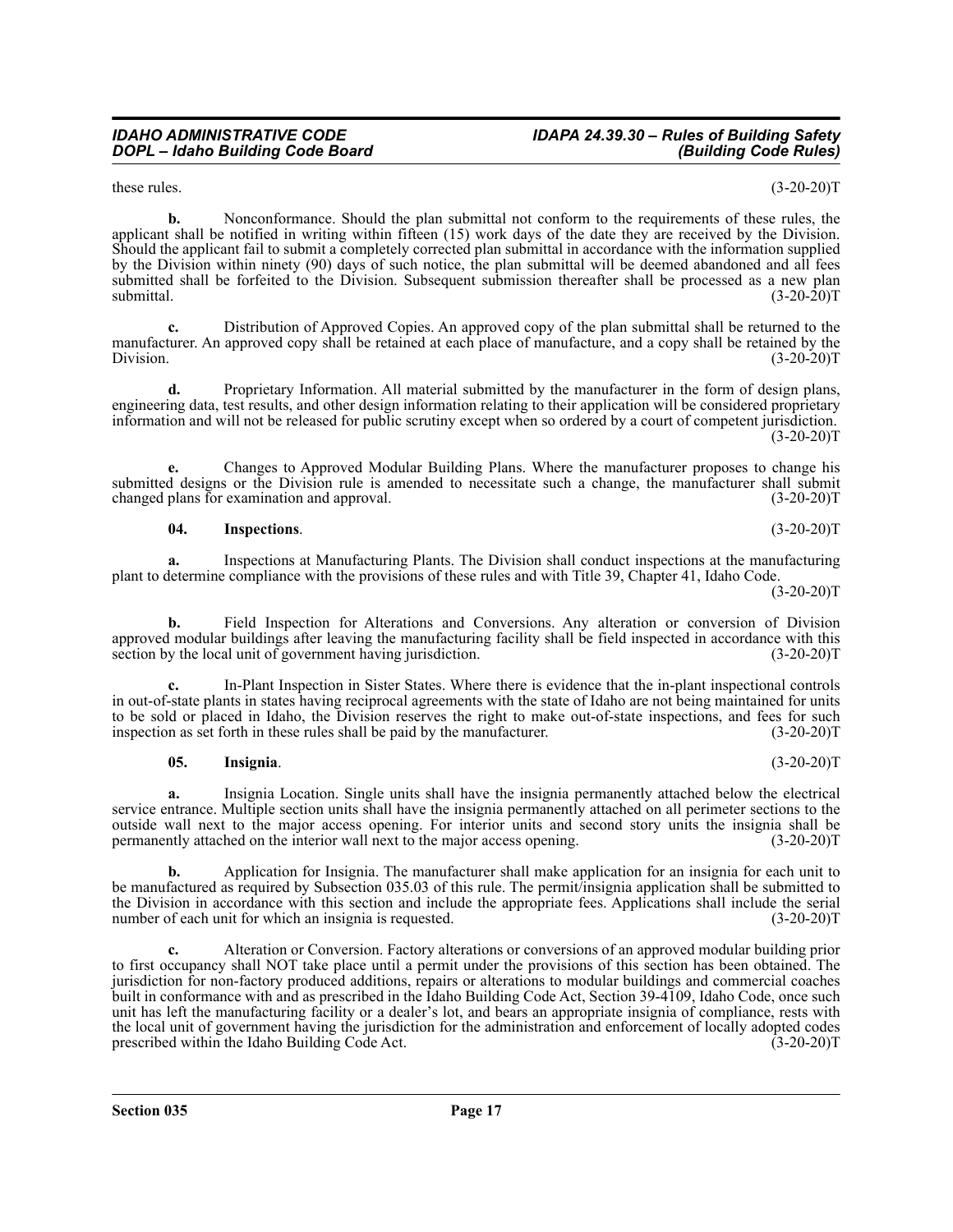## *IDAHO ADMINISTRATIVE CODE IDAPA 24.39.30 – Rules of Building Safety*

**d.** Denial of Insignia. Should inspection reveal that a manufacturer is not manufacturing units according to the codes specified in Title 39, Chapter 41, Idaho Code, and these rules, and such manufacturer after having been served with a notice setting forth in what respect the provisions of the codes or rules have been violated continues to manufacture units in violation of the codes or rules, applications for new insignia shall be denied and insignia issued for units in noncompliance such manufacturer may resubmit an application for insignia. (3-20-20)T

**e.** Removal of Insignia. In the event any unit bearing an insignia is found to be in violation of the codes enumerated in Title 39, Chapter 41, Idaho Code, or these rules, the Division may remove the insignia and shall furnish the owner or his agent with a written statement of violations. The owner or his agent shall request an inspection after making corrections to bring the unit into compliance before the Division will issue a replacement insignia. (3-20-20)T

**f.** Serial Number. Each commercial coach rented, leased or sold, or offered for rent, lease or sale in Idaho shall bear a legible identifying serial number in accordance with the provisions of this section and include the state of manufacture. Each section of a multiple modular building shall have the same identifying serial number followed by a numerical sequence identifier and letter suffix. (3-20-20)T

**g.** Stamp of Serial Number and State of Manufacture. The unit serial number and the state of manufacture shall be stamped into the foremost cross member of all commercial coaches. Letters and numbers shall be three-eighths (3/8) inch minimum height. Numbers shall not be stamped into a hitch assembly or draw bar. The insignia shall be made of etched brass, stainless steel, anodized or alclad aluminum, or other approved material, not less than two hundredths (0.02) inches thick, and three (3) inches by one and three-fourths (1  $3/4$ ) inches minimum size, with lettering not less than one-eighth (1/8) inch high. (3-20-20) size, with lettering not less than one-eighth  $(1/8)$  inch high.

**h.** Multiple Commercial Coaches. Each section of multiple commercial coaches shall have the same no serial number followed by a numerical sequence identifier and letter suffix. (3-20-20) identifying serial number followed by a numerical sequence identifier and letter suffix.

Data on Insignia. The date of manufacture, showing month, week and year will be shown on the a will be provided by the manufacturer on the application for insignia. (3-20-20)<sup>T</sup> insignia. Such data will be provided by the manufacturer on the application for insignia.

#### <span id="page-17-1"></span><span id="page-17-0"></span>**036. MANUFACTURED HOMES.**

<span id="page-17-2"></span>**01. Construction and Safety Standards**. Effective June 15, 1976, the latest published edition of the Federal Manufactured Home Construction and Safety Standards and Manufactured Home Procedural and Enforcement Regulations shall be in effect for all manufactured homes manufactured within the state of Idaho, and for all new manufactured homes for sale within the state of Idaho. All new manufactured homes offered for sale within Idaho after the effective date of this section shall bear the Housing and Urban Development (H.U.D.) label as authorized in the Federal Manufactured Home procedural and enforcement regulations. Mobile homes manufactured between March 8, 1971 and June 15, 1976 offered for rent, lease, or sale within Idaho shall bear an Idaho insignia of approval. (3-20-20)T approval.  $(3-2\bar{0}-20)T$ 

#### <span id="page-17-4"></span>**02. Inspections**. (3-20-20)T

**a.** Special Inspection. Whenever there is a transit damage or any alteration made to a certified manufactured home, or both, a special inspection shall be required of any person offering for rent, lease, or sale said manufactured home. The purpose of the inspection is to insure that the repairs or alteration, or both, do not result in the failure of the manufactured home to comply with the standards. (3-20-20)T

**b.** Installation Inspection. Installation inspections shall be conducted by local jurisdictions in accordance with Title 44, Chapter 22, Idaho Code and the state adopted Idaho Manufactured Home Installation Standard as incorporated by reference in IDAPA 24.39.34, "Rules Governing Manufactured Home Installations," Section 004. (3-20-20)T

<span id="page-17-3"></span>

| 03. | Fees.                                                                 | $(3-20-20)T$ |
|-----|-----------------------------------------------------------------------|--------------|
| а.  | Payment of Fees. Fees shall be paid to and collected by the Division. | $(3-20-20)T$ |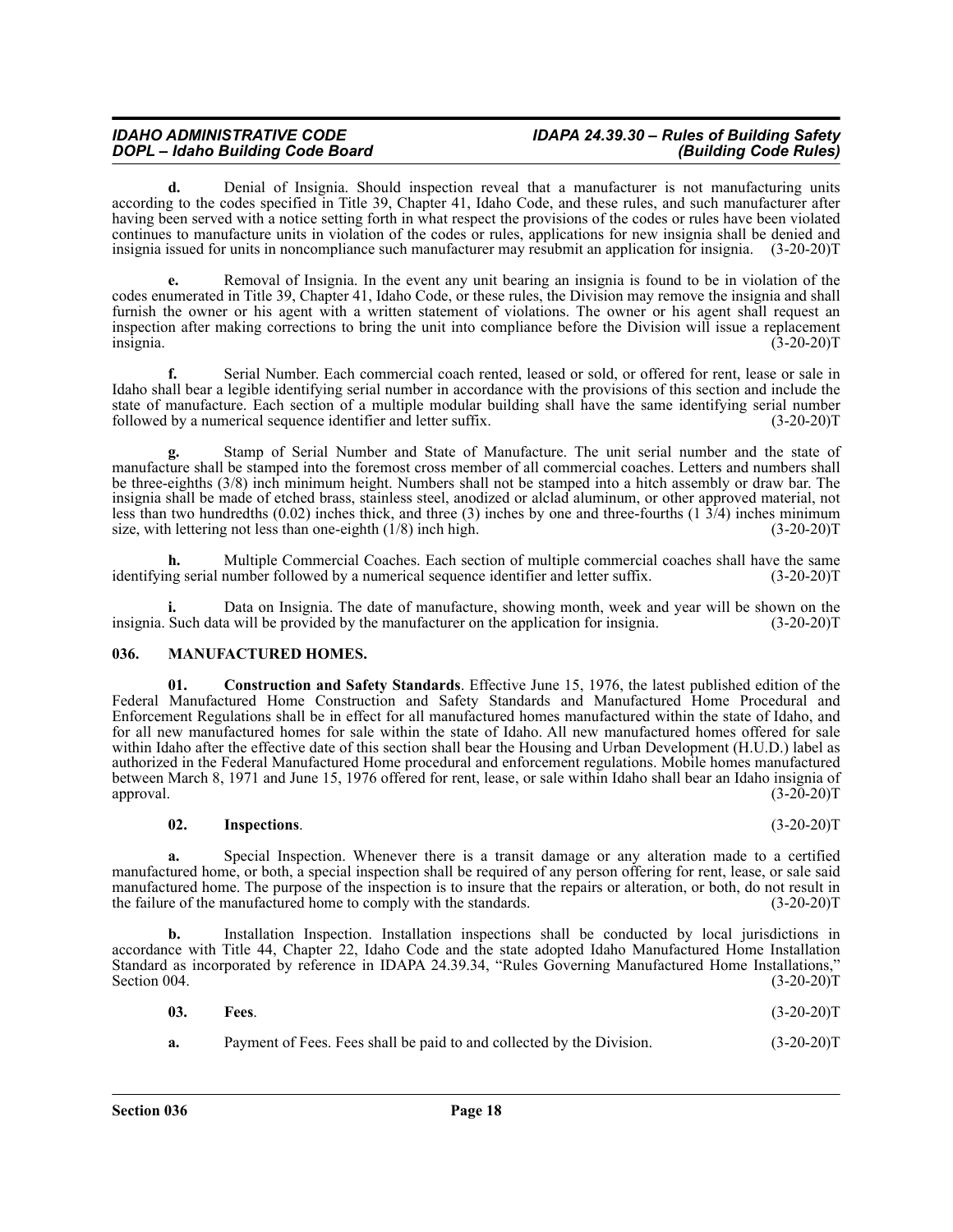**b.** In-Plant Inspections. The charge for routine in-plant inspections shall be equal to the latest fees approved by the Department of Housing and Urban Development-Office of Manufactured Home Standards: Fortyfive dollars (\$45) per floor. (3-20-20)T

**c.** Other Inspections. For all inspections other than routine whether they be in-plant or in the field (for models produced after June 15, 1976): Seventy dollars (\$70) per hour minimum for inspection and travel time, prorated to the nearest quarter hour, per diem and lodging where applicable, plus the current state rate for mileage, as approved by the State Board of Examiners and listed in the Idaho State Travel Policies and Procedures, Appendix "A," based on the round-trip distance from point of inspection and the inspector's office location.  $(3\text{-}20\text{-}20)\text{T}$ 

#### <span id="page-18-0"></span>**037. (RESERVED)**

#### <span id="page-18-2"></span><span id="page-18-1"></span>**038. INTEGRATED DESIGN AND FUNDAMENTAL COMMISSIONING OF PUBLIC SCHOOL FACILITIES.**

<span id="page-18-5"></span>**01. Definitions**. The following definitions are intended to supplement, and should be read in ion with the definitions contained in Section 33-356, Idaho Code. (3-20-20) conjunction with the definitions contained in Section 33-356, Idaho Code.

**a.** Fundamental Commissioning. A quality-focused process for enhancing the delivery of a project. It makes use of a qualified third party employed directly by the building owner.

**b.** Integrated Design. Integrated design refers to a collaborative design effort in which each of the individual architectural or engineering professionals focuses on the whole building approach, with an emphasis on optimizing the building's performance, environmental sustainability, and cost-savings, to include climate, use, loads and systems resulting in a more comfortable and productive environment, and a building that is more energy-efficient than would be realized using current best practices. (3-20-20) than would be realized using current best practices.

<span id="page-18-6"></span>**02. Technical and Educational Information**. Technical and educational information related to integrated design and fundamental commissioning in the form of the American Institute of Architects Integrated Project Delivery Guide; Portland Energy Conservation, Inc. (PECI) Commissioning Guides; ASHRAE Guideline 0- 2005-The Commissioning Process; and the Northwest Energy Efficiency Alliance Integrated Design Special Focus on Energy Performance Guide is available at the Division office locations including 1090 E. Watertower St., Meridian, Idaho 83642, and 1250 Ironwood Dr., Ste. 220, Coeur d'Alene, Idaho 83814. A building commissioned under the prescriptive approaches defined by any of the above-named national organizations is deemed to have completed the Fundamental Commissioning process. (3-20-20) completed the Fundamental Commissioning process.

**03. Commissioning Agents**. The Division has compiled and made available for public examination a list of all known third party building commissioning agents in Idaho and its contiguous states. The Division has ensured that all such commissioning agents appearing on this list have been certified by the Building Commissioning<br>Association (BCA) or other similar certifying entity. (3-20-20) Association (BCA) or other similar certifying entity.

#### <span id="page-18-4"></span><span id="page-18-3"></span>**04. Annual Optimization Review**. (3-20-20)T

**a.** A public school building that qualifies for the school building replacement value calculation pursuant to Section 33-356(5)(a), Idaho Code, shall undergo an annual optimization review each year following the first year of operations that the involved school district seeks to qualify such building for the building replacement value calculation. (3-20-20)T

**b.** The systems within a building required to undergo annual optimization review, as well as any relevant measuring criteria for such systems, shall be formulated by the third party commissioning agent that performs the initial fundamental commissioning. The school district shall be provided with a written report from the commissioning agent identifying the systems which will be subject to the annual optimization review along with any other requirements. (3-20-20)T

**c.** The report required above in Paragraph 038.04.b. of these rules shall include, but is not limited to, ne following: (3-20-20) at least the following:

**Section 038 Page 19**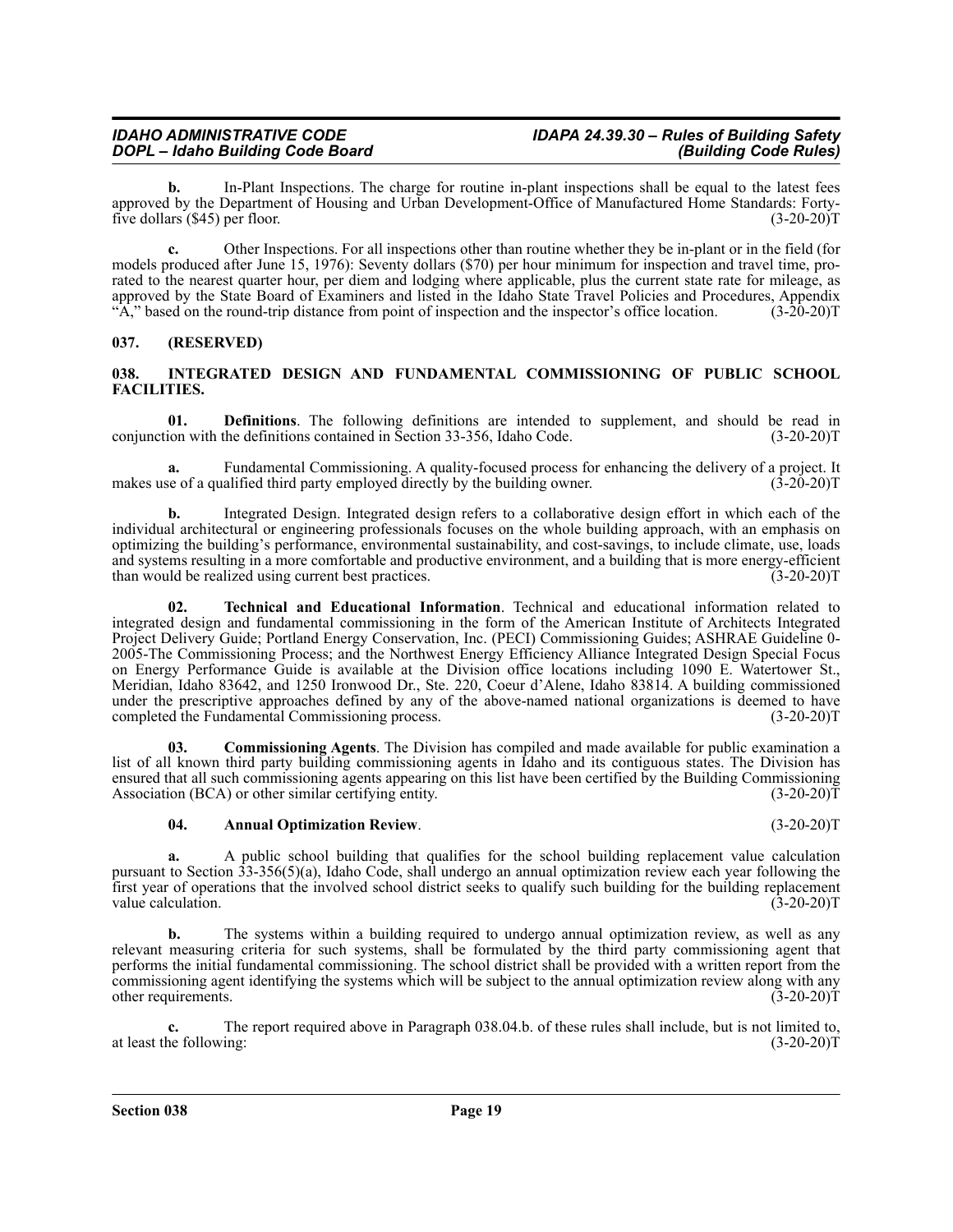Verification that the heating, ventilation, and air conditioning (HVAC) controls, dampers, valves, sensors and other equipment used to control the system are functioning as they were at the commissioning of the building. (3-20-20)T building.  $(3-20-20)T$ 

ii. Verification that the lighting controls are functioning as they were at the commissioning of the building.  $(3-20-20)T$ 

iii. The requirement that any changes made to any of the controls contained on the agent's list after the initial commissioning be re-set back to the commissioned settings unless it can be demonstrated that the new settings result in greater energy efficiency. (3-20-20) result in greater energy efficiency.

**d.** The annual optimization review shall be performed by persons qualified to make the required ations and adjustments. (3-20-20) determinations and adjustments.

**e.** The school district shall submit to the Division written verification indicating that the systems identified by the commissioning agent, including those identified in this Section are functioning as they were at the initial commissioning. Such written verification shall also identify the persons performing the optimization and their qualifications.  $(3-20-20)T$ 

<span id="page-19-1"></span>**05. Commissioning Anniversary Date**. The date upon which the commissioning agent provides the school district with the required written report described in Paragraph 038.04.b. of these rules shall be the commissioning anniversary date for purposes of this Section. If a school district seeks to qualify a building for the building replacement value calculation, the annual optimization review shall be performed within thirty (30) days of the annual commissioning anniversary date following the first year the building is in operation. The written verification required by Paragraph 038.03.e. of these rules is due to the Division not later than sixty (60) days after the annual commissioning anniversary date. (3-20-20) the annual commissioning anniversary date.

#### <span id="page-19-2"></span>**06. Fundamental Building Commissioning Requirements**. (3-20-20)T

**a.** School districts seeking to qualify a building for the building replacement value calculation shall building commissioning agent.  $(3-20-20)$ engage a building commissioning agent.

**b.** The commissioning agent must document the owner's requirements for each commissioned system in the facility. All HVAC and controls systems, duct work and piping, renewable and alternative technologies, lighting controls and day lighting, waste heat recovery, and any other advanced technologies incorporated in the building must be commissioned. Building envelope systems must also be verified. The owner's requirements for these systems may include efficiency targets and other performance criteria such as temperature and lighting levels that will define the performance criteria for the functional performance testing that occurs prior to acceptance.

 $(3-20-20)T$ 

**c.** The commissioning agent shall include commissioning requirements in the project construction documents. This includes the scope of commissioning for the project, the systems to be commissioned, and the various requirements related to schedule, submittal reviews, testing, training, O & M manuals, and warranty reviews.  $(3-20-20)$ T

**d.** The commissioning agent shall develop and utilize a commissioning plan. This plan must include an overview of the commissioning process for the project, a list of commissioned systems, primary commissioning participants and their roles, a communication and management plan, an outline of the scope of commissioning tasks, a list of work products, a schedule, and a description of any commissioning testing activities. (3-20-20)T a list of work products, a schedule, and a description of any commissioning testing activities.

**e.** The commissioning agent must submit a report to the owner once the commissioning plan has been  $e^{\frac{3}{2}(3-20-20)T}$  (3-20-20)T

<span id="page-19-0"></span>**039. -- 999. (RESERVED)**